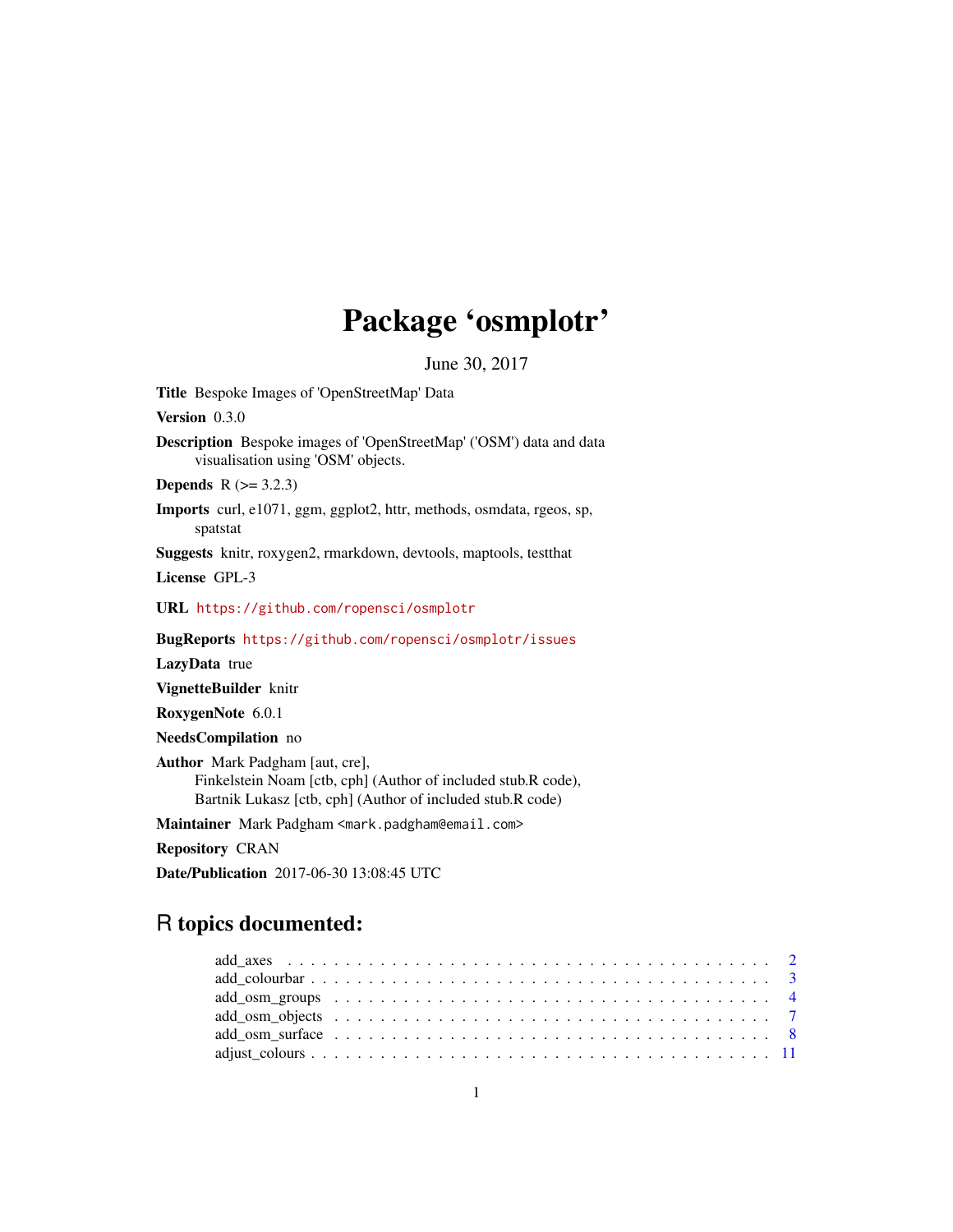<span id="page-1-0"></span>

<span id="page-1-1"></span>add\_axes *add\_axes*

# Description

Adds axes to the internal region of an OSM plot.

# Usage

```
add\_axes(map, colour = "black", pos = c(0.02, 0.03), alpha = 0.4,fontsize = 3, fontface, fontfamily, \dots)
```
# Arguments

| map                     | A ggplot <sub>2</sub> object to which the axes are to be added.                                                  |
|-------------------------|------------------------------------------------------------------------------------------------------------------|
| colour                  | Colour of axis (determines colour of all elements: lines, ticks, and labels).                                    |
| pos                     | Positions of axes and labels relative to entire plot device.                                                     |
| alpha                   | alpha value for semi-transparent background surrounding axes and labels (lower<br>values increase transparency). |
| fontsize                | Size of axis font (in ggplot2 terms; default=3).                                                                 |
| fontface                | Fontface for axis labels (1:4=plain,bold,italic,bold-italic).                                                    |
| fontfamily              | Family of axis font (for example, 'Times').                                                                      |
| $\cdot$ $\cdot$ $\cdot$ | Mechanism to allow many parameters to be passed with alternative names (color<br>for colour and xyz for fontxyz. |

#### Value

Modified version of map with axes added.

# See Also

[osm\\_basemap](#page-18-1).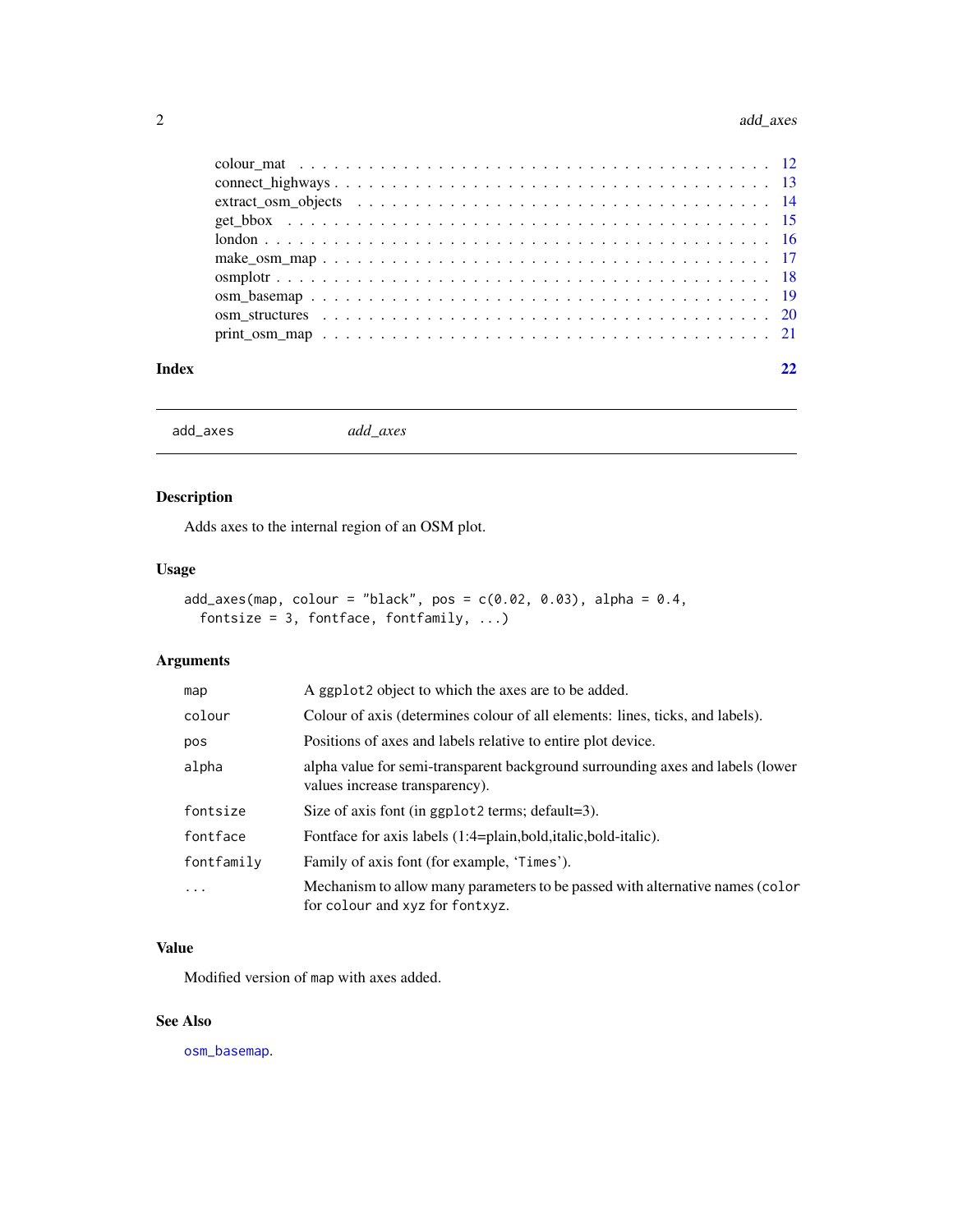# <span id="page-2-0"></span>add\_colourbar 3

# Examples

```
bbox <- get_bbox (c (-0.13, 51.5, -0.11, 51.52))
map \leq osm_basemap (bbox = bbox, bg = "gray20")
map <- add_osm_objects (map, london$dat_BNR, col = "gray40")
map <- add_axes (map)
print (map)
# Map items are added sequentially, so adding axes prior to objects will
# produce a different result.
map \leq osm_basemap (bbox = bbox, bg = "gray20")
map <- add_axes (map)
map <- add_osm_objects (map, london$dat_BNR, col = "gray40")
print_osm_map (map)
```
<span id="page-2-1"></span>add\_colourbar *add\_colorbar*

#### Description

Adds a colourbar to an existing map. Intended to be used in combination with [add\\_osm\\_surface](#page-7-1). At present, only plots on right side of map.

# Usage

```
add\_colourbar(map, barwidth = 0.02, barlength = 0.7, zlims, cols,vertical = TRUE, alpha = 0.4, text_col = "black", fontsize = 3,
  fontface, fontfamily, ...)
```
#### Arguments

| map       | A ggplot2 object to which the colourbar is to be added.                                                                                                                                      |
|-----------|----------------------------------------------------------------------------------------------------------------------------------------------------------------------------------------------|
| barwidth  | Relative width of the bar (perpendicular to its direction), either a single number<br>giving distance from right or upper margin, or two numbers giving left/right or<br>lower/upper limits. |
| barlength | Relative length of the bar (parallel to its direction), either a single number giv-<br>ing total length of centred bar, or two numbers giving lower/upper or left/right<br>limits.           |
| zlims     | Vector of (min, max) values for scale of colourbar. These should be the values<br>returned from add_osm_surface.                                                                             |
| cols      | Vector of colours.                                                                                                                                                                           |
| vertical  | If FALSE, colourbar is aligned horizontally instead of default vertical alignment.                                                                                                           |
| alpha     | Transparency level of region immediately surrounding colourbar, including be-<br>hind text. Lower values are more transparent.                                                               |
| text_col  | Colour of text, tick marks, and lines on colourbar.                                                                                                                                          |
| fontsize  | Size of text labels (in ggplot 2 terms; $default=3$ ).                                                                                                                                       |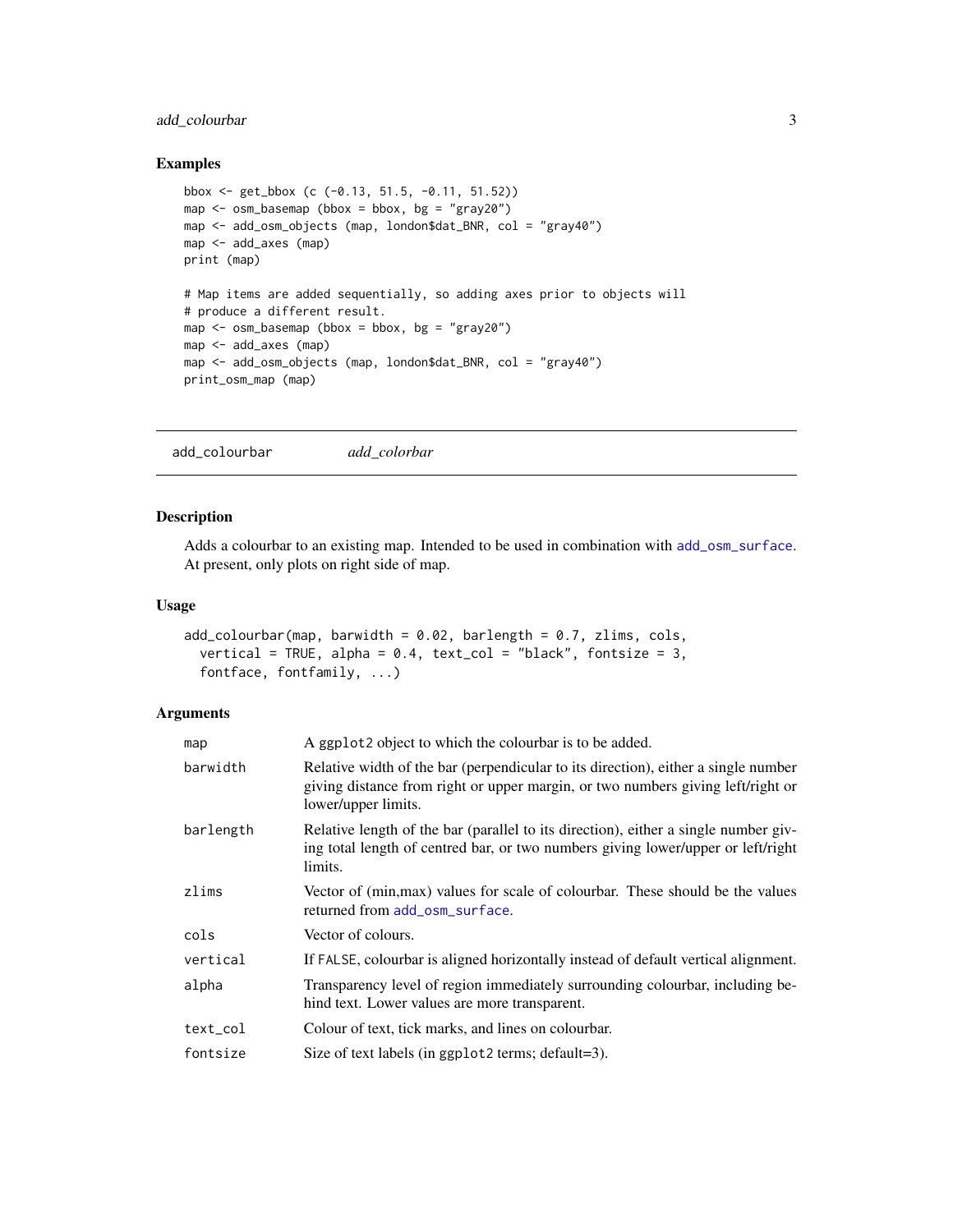<span id="page-3-0"></span>

| fontface                | Fontface for colourbar labels (1:4=plain, bold, italic, bold-italic).                                |
|-------------------------|------------------------------------------------------------------------------------------------------|
| fontfamily              | Family of colourbar font (for example, 'Times').                                                     |
| $\cdot$ $\cdot$ $\cdot$ | Mechanism to allow many parameters to be passed with alternative names (such<br>as xyz for fontxyz). |

#### Value

Modified version of map with colourbar added.

#### See Also

[osm\\_basemap](#page-18-1), [add\\_osm\\_surface](#page-7-1).

# Examples

```
bbox <- get_bbox (c (-0.13, 51.5, -0.11, 51.52))
map <- osm_basemap (bbox = bbox, bg = "gray20")
# Align volcano data to lat-lon range of bbox
dv <- dim (volcano)
x \leq - seq (bbox [1,1], bbox [1,2], length.out = dv [1])
y <- seq (bbox [2,1], bbox [2,2], length.out = dv [2])
dat <- data.frame (
                  x = rep(x, dv [2]),y = rep (y, each = dv [1]),z = as.numeric (volcano)
                  \lambdamap <- add_osm_surface (map, obj = london$dat_BNR, dat = dat,
                        cols = heat.colors (30))
map <- add_axes (map)
# Note colours of colourbar can be artibrarily set, and need not equal those
# passed to 'add_osm_surface'
map <- add_colourbar (map, zlims = range (volcano), cols = heat.colors(100),
                      text_col = "black")print_osm_map (map)
# Horizontal colourbar shifted away from margins:
map \le - osm_basemap (bbox = bbox, bg = "gray20")
map <- add_osm_surface (map, obj = london$dat_BNR, dat = dat,
                        cols = heat.colors (30))
map <- add_colourbar (map, zlims = range (volcano), cols = heat.colors(100),
                      barwidth = c(0.1, 0.15), barlength = c(0.5, 0.9),
                      vertical = FALSE)
print_osm_map (map)
```
<span id="page-3-1"></span>add\_osm\_groups *add\_osm\_groups*

#### Description

Plots spatially distinct groups of OSM objects in different colours.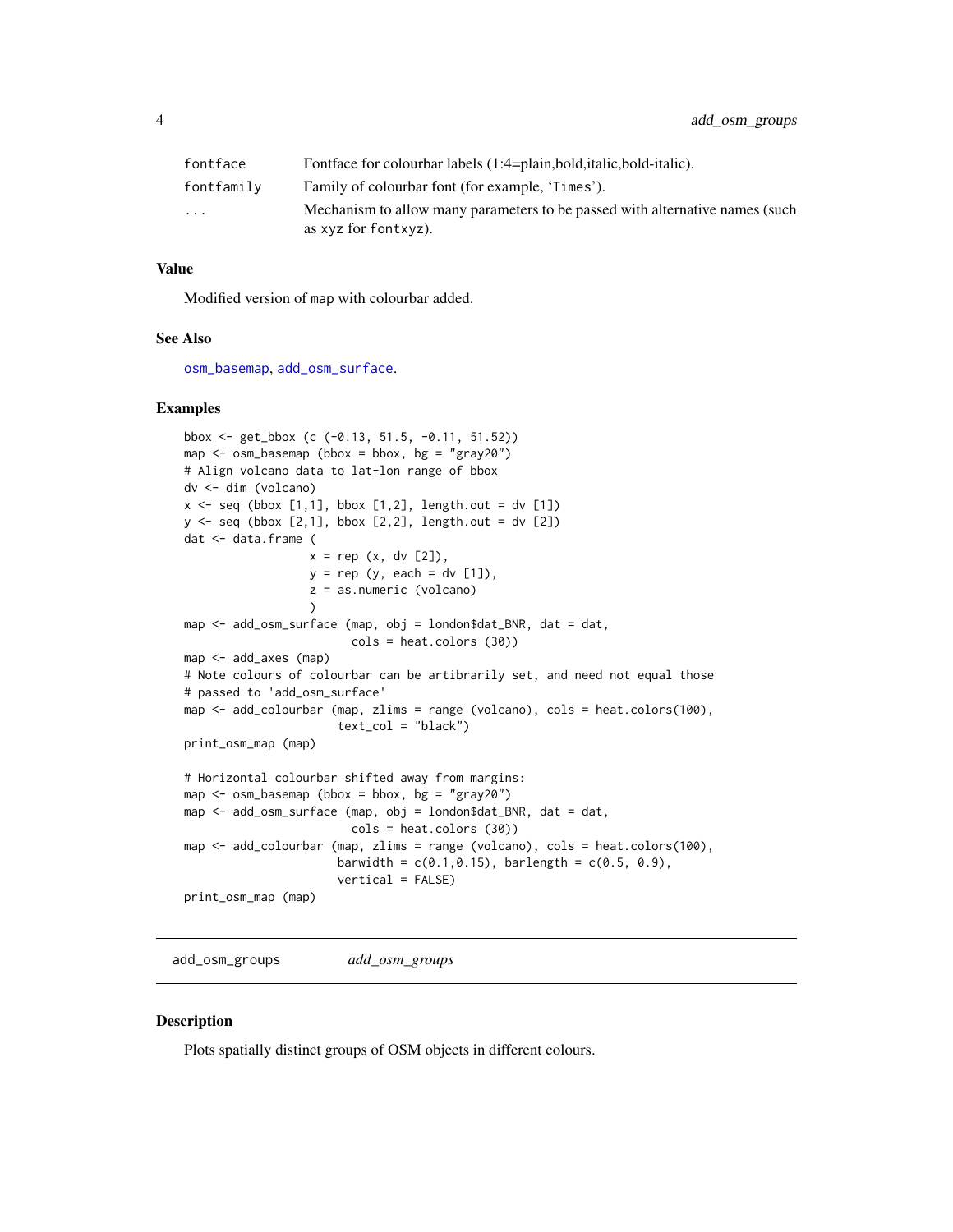# <span id="page-4-0"></span>add\_osm\_groups 5

# Usage

```
add_osm_groups(map, obj, groups, cols, bg, make_hull = FALSE, boundary = -1,
  size, shape, border_width, colmat, rotate)
```
# Arguments

| map          | A ggplot2 object to which the grouped objects are to be added.                                                                                                                                                                                                                       |
|--------------|--------------------------------------------------------------------------------------------------------------------------------------------------------------------------------------------------------------------------------------------------------------------------------------|
| obj          | An sp SpatialPointsDataFrame, SpatialPolygonsDataFrame, or SpatialLinesDataFrame<br>(list of polygons or lines) returned by extract_osm_objects.                                                                                                                                     |
| groups       | A list of spatial points objects, each of which contains the coordinates of points<br>defining one group.                                                                                                                                                                            |
| cols         | Either a vector of $\ge$ = 4 colours passed to colour_mat (if colmat = TRUE) to<br>arrange as a 2-D map of visually distinct colours (default uses rainbow colours),<br>or (if colmat $=$ FALSE), a vector of the same length as groups specifying indi-<br>vidual colours for each. |
| bg           | If given, then any objects not within groups are coloured this colour, other-<br>wise (if not given) they are assigned to nearest group and coloured accordingly<br>(boundary has no effect in this latter case).                                                                    |
| make_hull    | Either a single boolean value or a vector of same length as groups specifying<br>whether convex hulls should be constructed around all groups (TRUE), or whether<br>the group already defines a hull (convex or otherwise; FALSE).                                                   |
| boundary     | (negative, 0, positive) values define whether the boundary of groups should (ex-<br>clude, bisect, include) objects which straddle the precise boundary. (Has no<br>effect if bg is given).                                                                                          |
| size         | Size argument passed to ggplot2 (polygon, path, point) functions: determines<br>width of lines for (polygon, line), and sizes of points. Respective defaults are<br>$(0, 0.5, 0.5)$ .                                                                                                |
| shape        | Shape of points or lines (the latter passed as linetype); see ?ggplot2:: shape.                                                                                                                                                                                                      |
| border_width | If given, draws convex hull borders around entire groups in same colours as<br>groups (try values around 1-2).                                                                                                                                                                       |
| colmat       | If TRUE generates colours according to colour_mat, otherwise the colours of<br>groups are specified directly by the vector of cols.                                                                                                                                                  |
| rotate       | Passed to colour_mat to rotate colours by the specified number of degrees<br>clockwise.                                                                                                                                                                                              |

# Value

Modified version of map with groups added.

#### Note

Any group that is entirely contained within any other group is assumed to represent a hole, such that points internal to the smaller contained group are \*excluded\* from the group, while those outside the smaller yet inside the bigger group are included.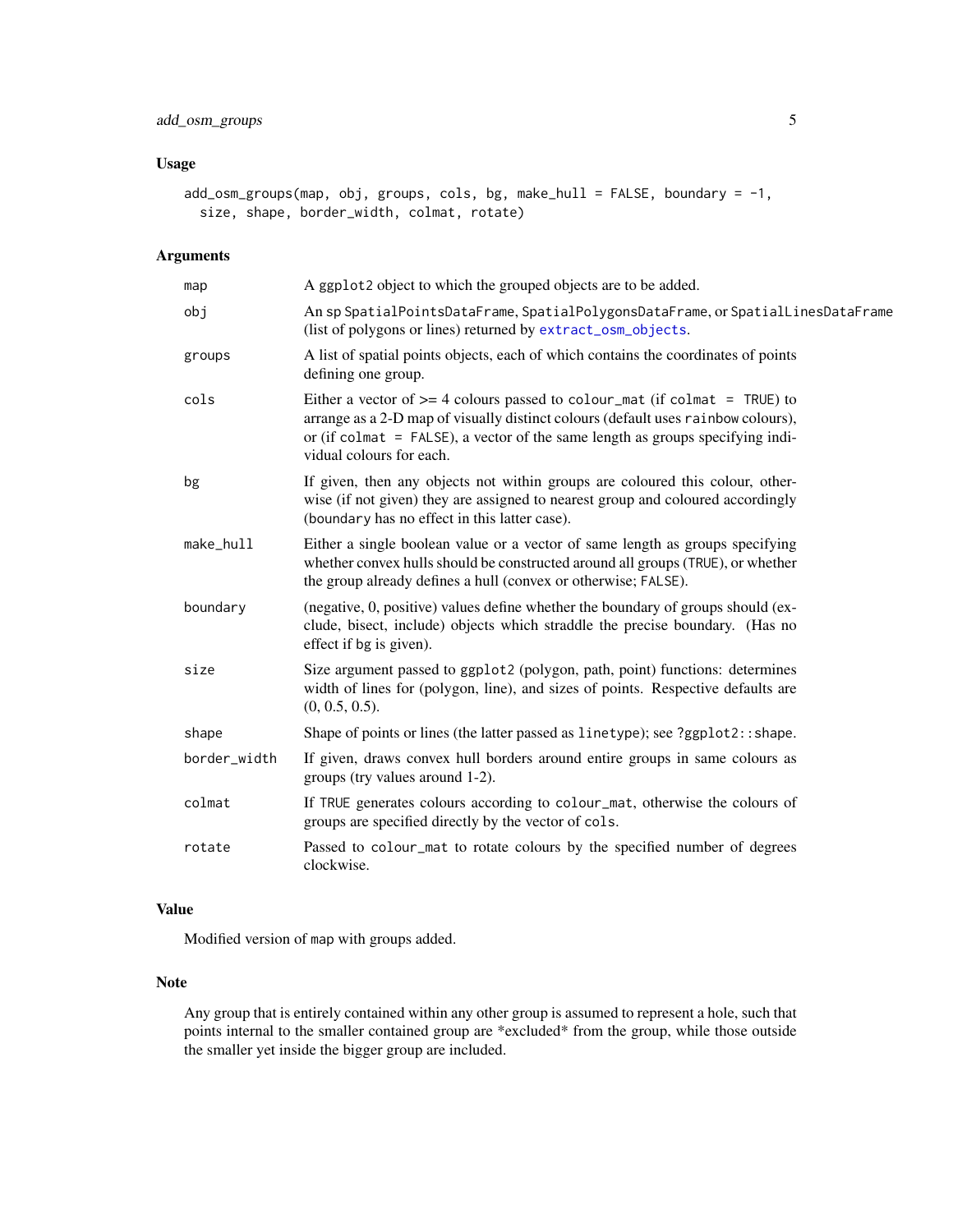#### <span id="page-5-0"></span>See Also

[colour\\_mat](#page-11-1), [add\\_osm\\_objects](#page-6-1).

```
bbox <- get_bbox (c (-0.13, 51.5, -0.11, 51.52))
# Download data using 'extract_osm_objects'
## Not run:
dat_HP <- extract_osm_objects (key = 'highway', value = 'primary', bbox = bbox)
dat_T <- extract_osm_objects (key = 'tree', bbox = bbox)
dat_BNR <- extract_osm_objects (key = 'building', value = '!residential',
bbox = bbox)## End(Not run)
# These data are also provided in
dat HP <- london$dat HP
dat_T <- london$dat_T
dat_BNR <- london$dat_BNR
# Define a function to easily generate a basemap
bmap <- function ()
{
    map \leq osm_basemap (bbox = bbox, bg = "gray20")
    map <- add_osm_objects (map, dat_HP, col = "gray70", size = 1)
   add_osm_objects (map, dat_T, col = "green")
}
# Highlight a single region using all objects lying partially inside the
# boundary (via the boundary = 1 argument)
pts <- sp::SpatialPoints (cbind (c (-0.115, -0.125, -0.125, -0.115),
                                 c (51.505, 51.505, 51.515, 51.515)))
## Not run:
dat_H <- extract_osm_objects (key = 'highway', bbox = bbox) # all highways
map < - \text{bmap} ()
map <- add_osm_groups (map, dat_BNR, groups = pts, cols = "gray90",
                       bg = "gray40", boundary = 1)
map <- add_osm_groups (map, dat_H, groups = pts, cols = "gray80",
                       bg = "gray30", boundary = 1)
print_osm_map (map)
## End(Not run)
# Generate random points to serve as group centres
set.seed (2)
ngroups <- 6
x \le - bbox [1,1] + runif (ngroups) * diff (bbox [1,])
y \le - bbox [2,1] + runif (ngroups) * diff (bbox [2,1])
groups \le cbind (x, y)groups <- apply (groups, 1, function (i)
              sp::SpatialPoints (matrix (i, nrow = 1, ncol = 2)))
# plot a basemap and add groups
map < - \text{bmap} ()
```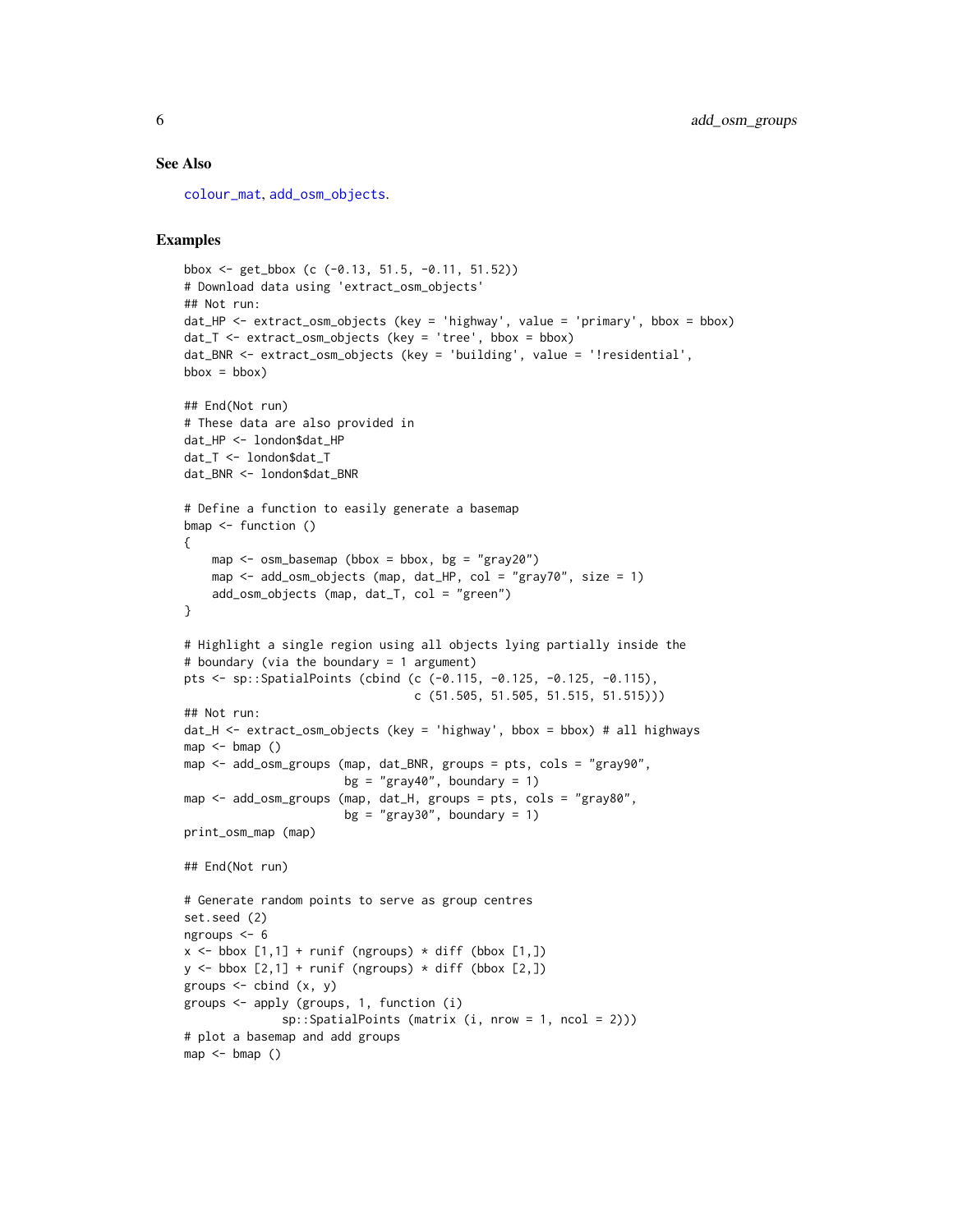# <span id="page-6-0"></span>add\_osm\_objects 7

```
cols <- rainbow (length (groups))
## Not run:
map <- add_osm_groups (map, obj = london$dat_BNR, group = groups, cols = cols)
cols <- adjust_colours (cols, -0.2)
map <- add_osm_groups (map, obj = london$dat_H, groups = groups, cols = cols)
print_osm_map (map)
# Highlight convex hulls containing groups:
map < - \text{bmap} ()
map <- add_osm_groups (map, obj = london$dat_BNR, group = groups, cols = cols,
                       border_width = 2)
print_osm_map (map)
## End(Not run)
```
<span id="page-6-1"></span>add\_osm\_objects *add\_osm\_objects*

# Description

Adds layers of spatial objects (polygons, lines, or points generated by [extract\\_osm\\_objects](#page-13-1)) to a graphics object initialised with [osm\\_basemap](#page-18-1).

#### Usage

```
add_osm_objects(map, obj, col = "gray40", border = NA, size, shape)
```
#### Arguments

| map    | A ggplot <sub>2</sub> object to which the objects are to be added.                                                                                                                    |
|--------|---------------------------------------------------------------------------------------------------------------------------------------------------------------------------------------|
| obi    | A spatial (sp) data frame of polygons, lines, or points, typically as returned by<br>extract_osm_objects.                                                                             |
| col    | Colour of lines or points; fill colour of polygons.                                                                                                                                   |
| border | Border colour of polygons.                                                                                                                                                            |
| size   | Size argument passed to ggplot2 (polygon, path, point) functions: determines<br>width of lines for (polygon, line), and sizes of points. Respective defaults are<br>$(0, 0.5, 0.5)$ . |
| shape  | Shape of points or lines (the latter passed as linetype); see ?ggplot2:: shape.                                                                                                       |

# Value

modified version of map to which objects have been added.

# See Also

[osm\\_basemap](#page-18-1), [extract\\_osm\\_objects](#page-13-1).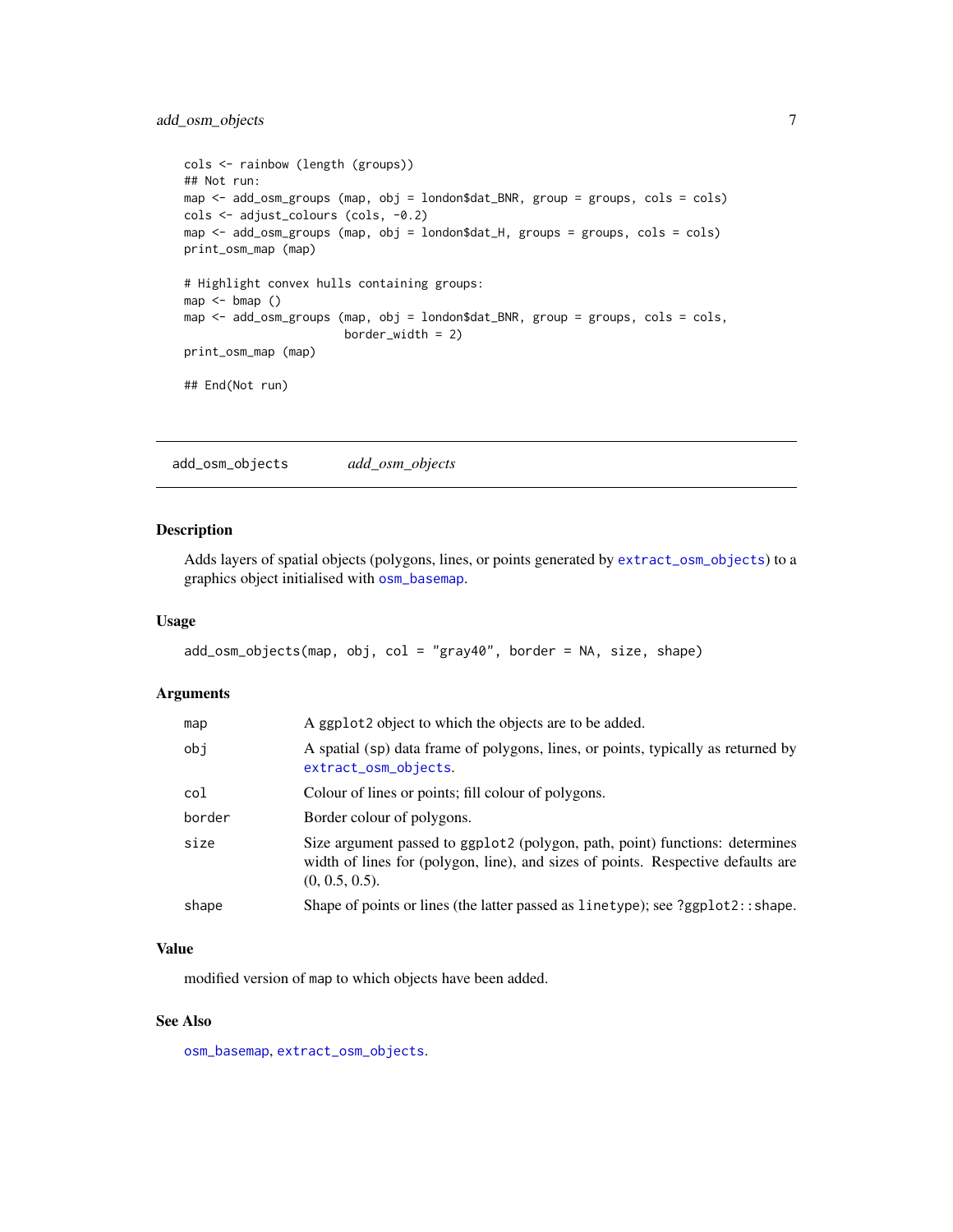#### Examples

```
bbox <- get_bbox (c (-0.13, 51.5, -0.11, 51.52))
map \leq osm_basemap (bbox = bbox, bg = "gray20")
## Not run:
# The 'london' data used below were downloaded as:
dat_BNR <- extract_osm_objects (bbox = bbox, key = 'building',
                                value = '!residential')
dat_HP <- extract_osm_objects (bbox = bbox, key = 'highway',
                               value = 'primary')
dat_T <- extract_osm_objects (bbox = bbox, key = 'tree')
## End(Not run)
map <- add_osm_objects (map, obj = london$dat_BNR, col = "gray40", border = "yellow")
map <- add_osm_objects (map, obj = london$dat_HP, col = "gray80",
                        size = 1, shape = 2)
map \le - add_osm_objects (map, london$dat_T, col = "green", size = 2, shape = 1)
print_osm_map (map)
# Polygons with different coloured borders
map \leq osm_basemap (bbox = bbox, bg = "gray20")
map <- add_osm_objects (map, obj = london$dat_HP, col = "gray80")
map <- add_osm_objects (map, london$dat_T, col = "green")
map <- add_osm_objects (map, obj = london$dat_BNR, col = "gray40", border = "yellow",
                        size = 0.5print_osm_map (map)
```
<span id="page-7-1"></span>add\_osm\_surface *add\_osm\_suface*

#### **Description**

Adds a colour-coded surface of spatial objects (polygons, lines, or points generated by [extract\\_osm\\_objects](#page-13-1) to a graphics object initialised with [osm\\_basemap](#page-18-1). The surface is spatially interpolated between the values given in dat, which has to be a matrix or data. frame of 3 columns  $(x, y, z)$ , where  $(x,y)$  are (longitude, latitude), and z are the values to be interpolated. Interpolation uses spatstat::Smoothing.ppp, which applies a Gaussian kernel smoother optimised to the given data, and is effectively nonparametric.

#### Usage

```
add_osm_surface(map, obj, dat, method = "idw", grid_size = 100,
  cols = heat.colors(30), bg, size, shape)
```
#### Arguments

| map | A ggplot <sub>2</sub> object to which the surface are to be added      |
|-----|------------------------------------------------------------------------|
| obi | An sp SpatialPolygonsDataFrame or SpatialLinesDataFrame (list of poly- |
|     | gons or lines) returned by extract_osm_objects                         |

<span id="page-7-0"></span>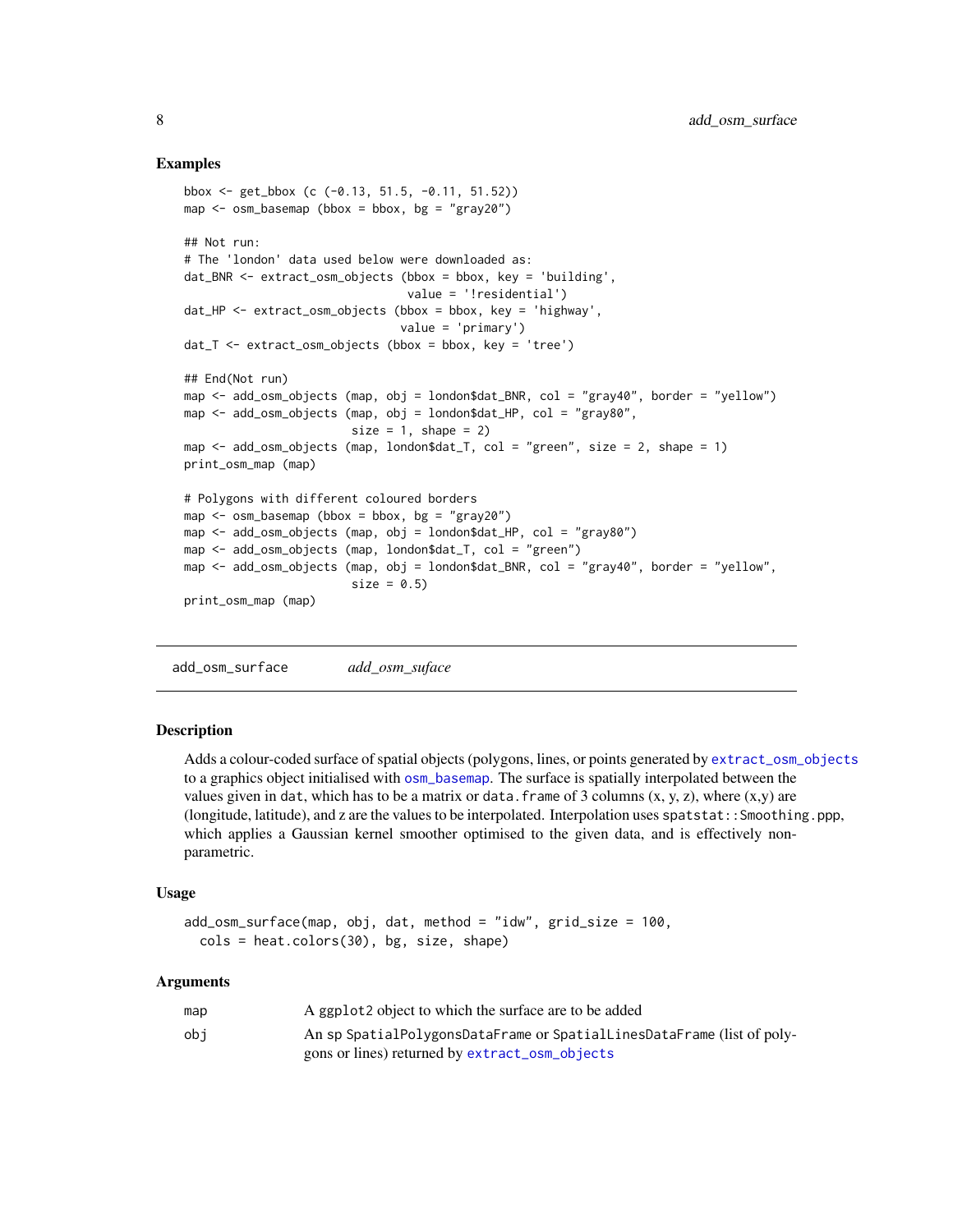<span id="page-8-0"></span>

| dat       | A matrix or data frame of 3 columns $(x, y, z)$ , where $(x, y)$ are (longitude, lati-<br>tude), and z are the values to be interpolated                                                                                                                                                      |
|-----------|-----------------------------------------------------------------------------------------------------------------------------------------------------------------------------------------------------------------------------------------------------------------------------------------------|
| method    | Either idw (Inverse Distance Weighting as spatstat::idw; default), Gaussian<br>for kernel smoothing (as spatstat:: Smooth.ppp), or any other value to avoid<br>interpolation. In this case, dat must be regularly spaced in x and y.                                                          |
| grid_size | size of interpolation grid                                                                                                                                                                                                                                                                    |
| cols      | Vector of colours for shading z-values (for example, terrain.colors (30))                                                                                                                                                                                                                     |
| bg        | If specified, OSM objects outside the convex hull surrounding dat are plotted in<br>this colour, otherwise they are included in the interpolation (which will generally<br>be inaccurate for peripheral values)                                                                               |
| size      | Size argument passed to ggplot2 (polygon, path, point) functions: determines<br>width of lines for (polygon, line), and sizes of points. Respective defaults are<br>$(0, 0.5, 0.5)$ . If bg is provided and size has 2 elements, the second determines<br>the size of the background objects. |
| shape     | Shape of lines or points, for details of which see ?ggplot: $:$ shape. If bg is<br>provided and shape has 2 elements, the second determines the shape of the<br>background objects.                                                                                                           |

# Value

modified version of map to which surface has been added

#### Note

Points beyond the spatial boundary of dat are included in the surface if bg is not given. In such cases, values for these points may exceed the range of provided data because the surface will be extrapolated beyond its domain. Actual plotted values are therefore restricted to the range of given values, so any extrapolated points greater or less than the range of dat are simply set to the respective maximum or minimum values. This allows the limits of dat to be used precisely when adding colourbars with [add\\_colourbar](#page-2-1).

# See Also

[osm\\_basemap](#page-18-1), [add\\_colourbar](#page-2-1).

```
# Get some data
bbox <- get_bbox (c (-0.13, 51.5, -0.11, 51.52))
# dat_B <- extract_osm_objects (key = 'building', bbox = bbox)
# These data are also provided in
dat_B <- london$dat_BNR # actuall non-residential buildings
# Make a data surface across the map coordinates, and remove periphery
n \leq -5x \leq - seq (bbox [1,1], bbox [1,2], length.out = n)
y \leq - seq (bbox [2,1], bbox [2,2], length.out = n)
dat <- data.frame (
   x = as.vector (array (x, dim = c(n, n))),
   y = as.vector (t (array (y, dim = c(n, n)))),
```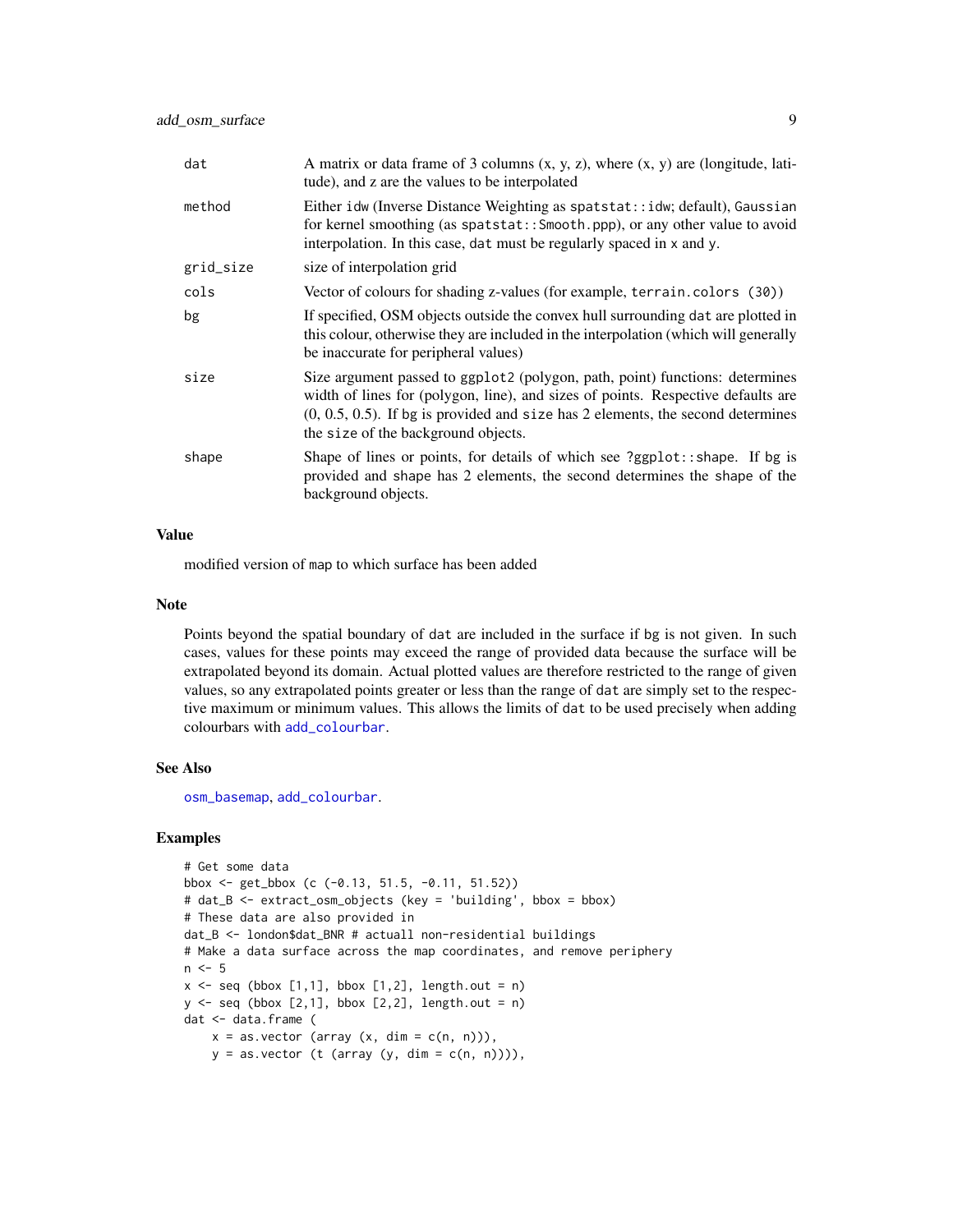```
z = x * y)
## Not run:
map <- osm_basemap (bbox = bbox, bg = 'gray20')
map <- add_osm_surface (map, dat_B, dat = dat, cols = heat.colors (30))
print_osm_map (map)
## End(Not run)
# If data do not cover the entire map region, then the peripheral remainder can
# be plotted by specifying the 'bg' colour. First remove periphery from
# 'dat':
d <- sqrt ((dat$x - mean (dat$x)) ^ 2 + (dat$y - mean (dat$y)) ^ 2)
dat \leq dat [which (d \leq 0.01),]
## Not run:
map \le - osm_basemap (bbox = bbox, bg = 'gray20')
map <- add_osm_surface (map, dat_B, dat = dat, cols = heat.colors (30), bg = 'gray40')
print_osm_map (map)
## End(Not run)
# Polygons and (lines/points) can be overlaid as data surfaces with different
# colour schemes.
# dat_HP <- extract_osm_objects (key = 'highway', value = 'primary', bbox = bbox)
# These data are also provided in
dat_HP <- london$dat_HP
cols \leq adjust_colours (heat.colors (30), adj = -0.2) # darken by 20%
## Not run:
map \le - add_osm_surface (map, dat_HP, dat, cols = cols, bg = 'gray60', size = c(1.5,0.5))
print_osm_map (map)
## End(Not run)
# Adding multiple surfaces of either polygons or (lines/points) produces a
# 'ggplot2' warning, and forces the colour gradient to revert to the last given
# value.
dat_T <- london$dat_T # trees
## Not run:
map \le - osm_basemap (bbox = bbox, bg = 'gray20')
map <- add_osm_surface (map, dat_B, dat = dat, cols = heat.colors (30), bg = 'gray40')
map <- add_osm_surface (map, dat_HP, dat, cols = heat.colors (30), bg = 'gray60',
                        size = c(1.5, 0.5)map <- add_osm_surface (map, dat_T, dat, cols = topo.colors (30),
                        bg = 'gray70', size = c(5,2), shape = c(8, 1))
print_osm_map (map) # 'dat_HP' is in 'topo.colors' not 'heat.colors'
## End(Not run)
# Add axes and colourbar
## Not run:
map <- add_axes (map)
map <- add_colourbar (map, cols = heat.colors (100), zlims = range (dat$z),
                      barwidth = c(0.02), barlength = c(0.6, 0.99), vertical = TRUE)
```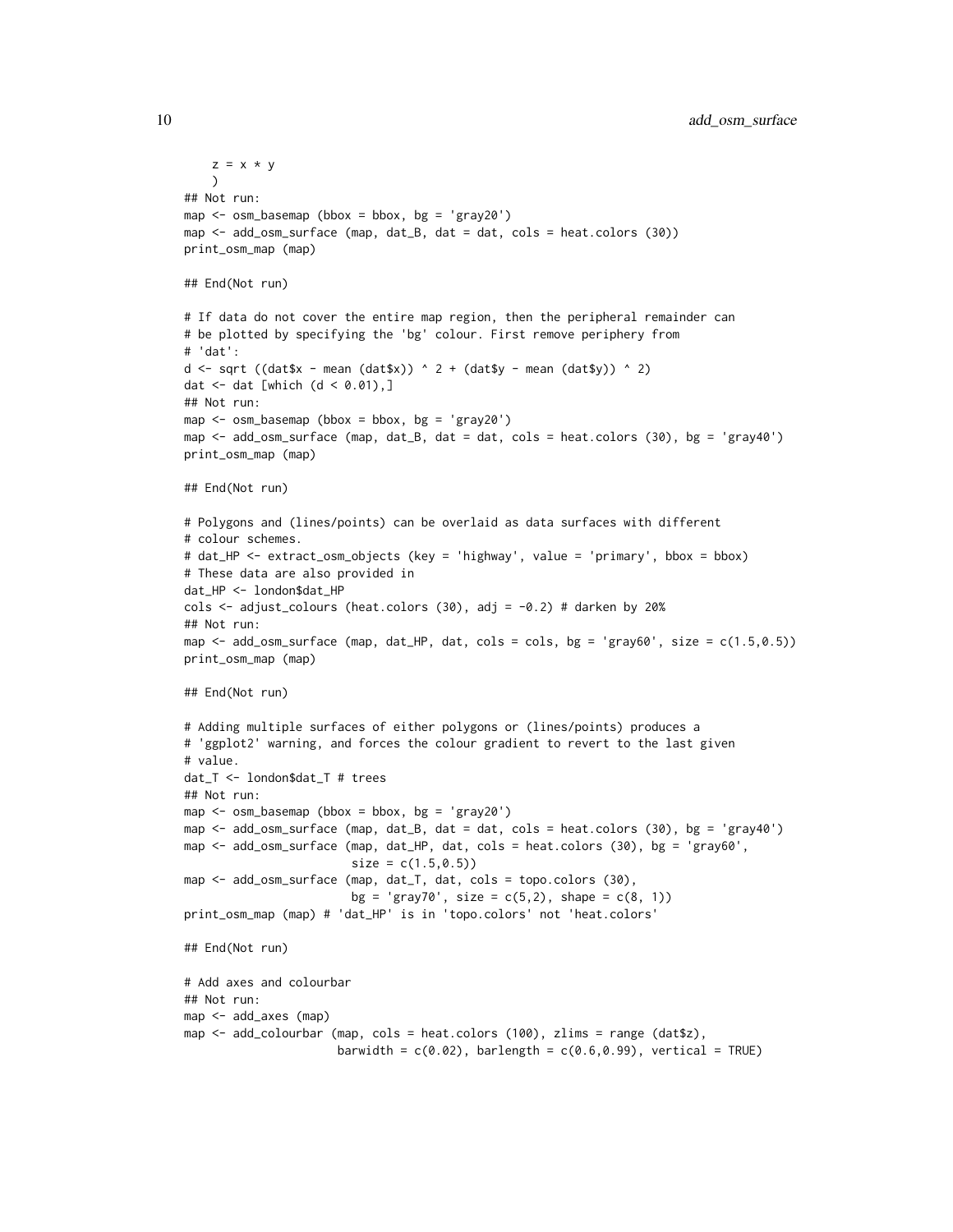# <span id="page-10-0"></span>adjust\_colours 11

print\_osm\_map (map)

## End(Not run)

<span id="page-10-1"></span>adjust\_colours *adjust\_colours*

#### **Description**

Adjusts a given colour by lightening or darkening it by the specified amount (relative scale of -1 to 1). Adjustments are made in RGB space, for limitations of which see ?convertColor

#### Usage

 $adjust_{colours}(cols, adj = 0, plot = FALSE)$ 

#### Arguments

| cols | A vector of R colours (for allowable formats of which, see ?col2rgb).                                                   |
|------|-------------------------------------------------------------------------------------------------------------------------|
| adi  | A number between -1 and 1 determining how much to lighten (positive values)<br>or darken (negative values) the colours. |
| plot | If TRUE, generates a plot to allow visual comparison of original and adjusted<br>colours.                               |

#### Value

Corresponding vector of adjusted colours (as hexadecimal strings).

#### See Also

[osm\\_structures](#page-19-1), ?col2rgb.

```
cols \leq adjust_colours (cols = heat.colors (10), adj = -0.2, plot = TRUE)
# 'adjust_colours' also offers an easy way to adjust the default colour
# schemes provided by 'osm_structures'. The following lines darken the
# highway colour of the 'light' colour scheme by 20%
structures <- osm_structures (structures = c('building', 'highway', 'park'),
                              col_scheme = 'light')
structures$cols [2] <- adjust_colours (structures$cols [2], adj = -0.2)
# Plot these structures:
bbox <- get_bbox (c (-0.13, 51.5, -0.11, 51.52))
## Not run:
dat_B \leftarrow extract\_osm\_objects (value = 'building', bbox = bbox)
dat_H <- extract_osm_objects (value = 'highway', bbox = bbox)
dat_P <- extract_osm_objects (value = 'park', bbox = bbox)
```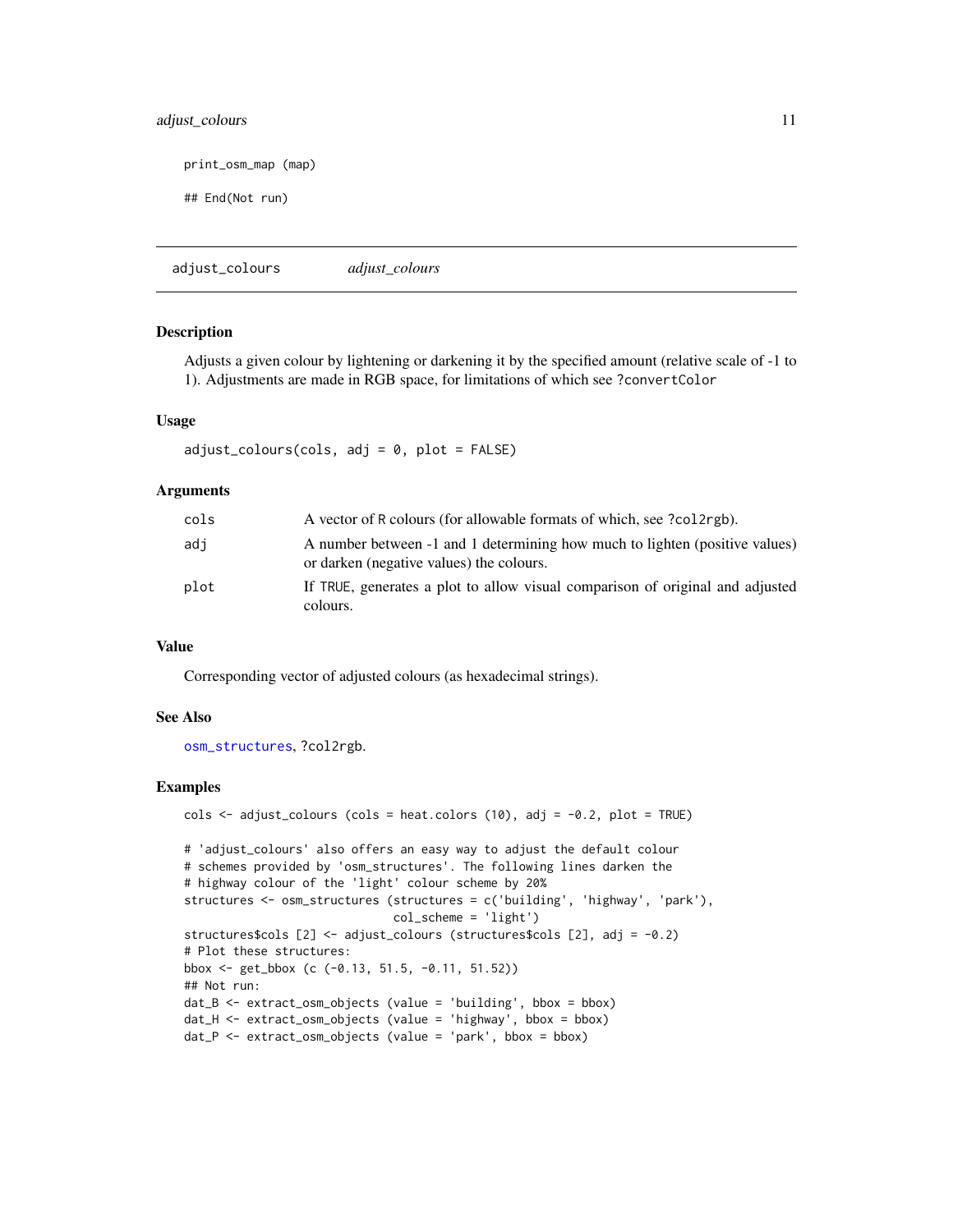```
## End(Not run)
# These data are also included in the 'london' data of 'osmplotr'
osm_data <- list (dat_B = london$dat_BNR, dat_H = london$dat_HP, dat_P = london$dat_P)
dat <- make_osm_map (structures = structures, osm_data = osm_data, bbox = bbox)
print_osm_map (dat$map)
```
<span id="page-11-1"></span>colour\_mat *colour\_mat*

# Description

Generates a 2D matrix of graduated colours by interpolating between the given colours specifying the four corners.

#### Usage

```
colour_matrix(cols, n = c(10, 10), rotate, plot = FALSE)
```
# Arguments

| cols   | vector of length $>= 4$ of colors (example, default = rainbow (4), or RColorBrewer: : brewer. pal (4, '\;<br>cols are wrapped clockwise around the corners from top left to bottom left. |
|--------|------------------------------------------------------------------------------------------------------------------------------------------------------------------------------------------|
| n      | number of rows and columns of colour matrix (default $= 10$ ; if length 2, then<br>dimensions of rectangle).                                                                             |
| rotate | rotates the entire colour matrix by the specified angle (in degrees).                                                                                                                    |
| plot   | plots the colour matrix.                                                                                                                                                                 |

#### Value

Matrix of colours.

#### See Also

[add\\_osm\\_groups](#page-3-1).

```
cm < - colour_mat (n = 5, cols = rainbow(4), rotate = 90, plot = TRUE)
```

```
# 'colour_mat' is intended primarily for use in colouring groups added with
# 'add_osm_groups' using the 'colmat = TRUE' option:
bbox <- get_bbox (c (-0.13, 51.5, -0.11, 51.52))
# Generate random points to serve as group centres
set.seed (2)
ngroups <- 6
x \le - bbox [1,1] + runif (ngroups) * diff (bbox [1,1])
y \le - bbox [2,1] + runif (ngroups) * diff (bbox [2,1])
groups \leq cbind (x, y)
```
<span id="page-11-0"></span>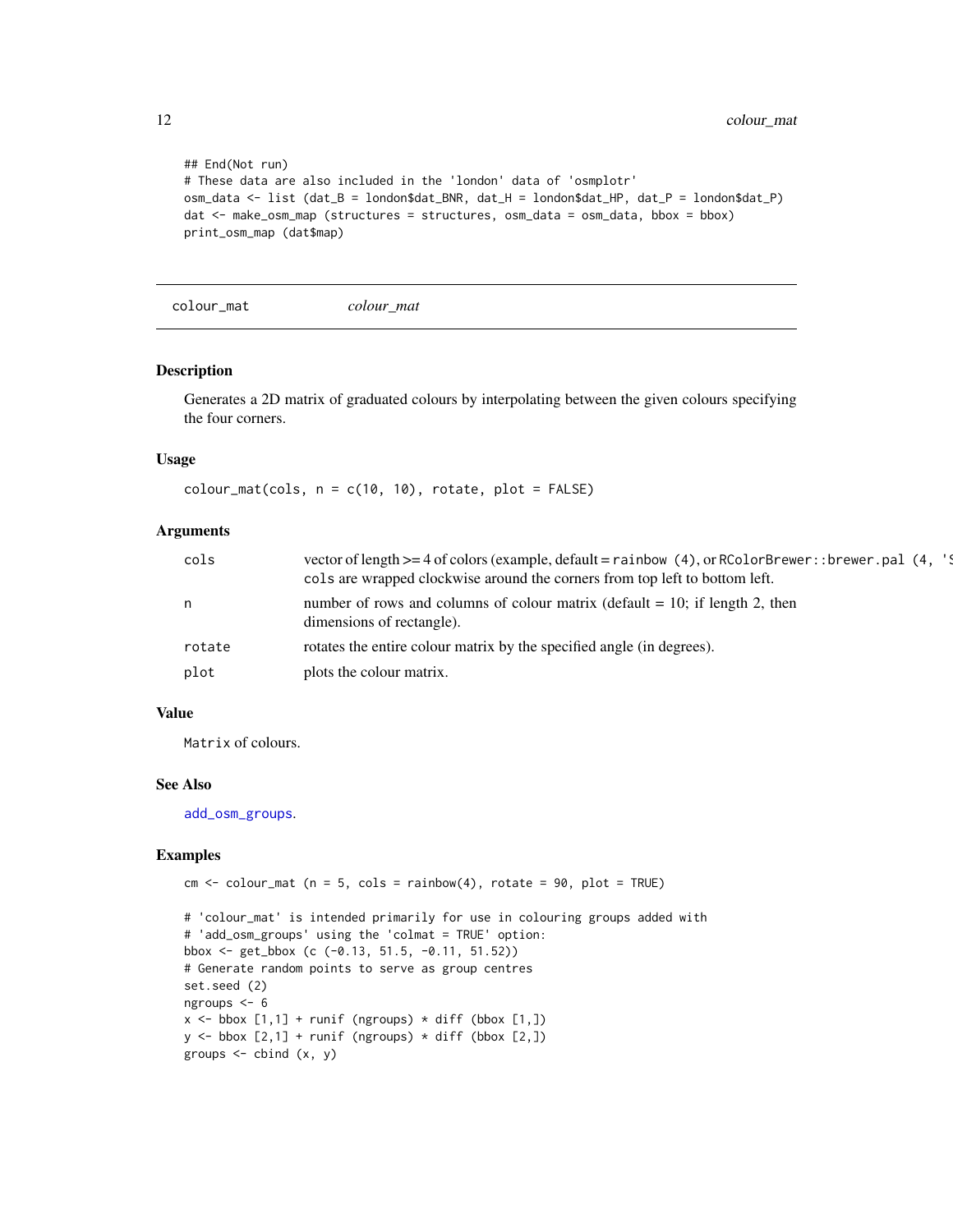```
groups <- apply (groups, 1, function (i)
                 sp::SpatialPoints (matrix (i, nrow = 1, ncol = 2)))
# plot a basemap and add groups
map \leq - osm_basemap (bbox = bbox, bg = "gray20")
map <- add_osm_groups (map, obj = london$dat_BNR, group = groups, cols = rainbow (4),
                       colmat = TRUE, rotate = 90)print_osm_map (map)
```
<span id="page-12-1"></span>connect\_highways *connect\_highways*

#### Description

Takes a list of highways names which must enclose an internal area, and returns a SpatialLines object containing a sequence of OSM nodes which cyclically connect all highways. Will fail if the streets do not form a cycle.

#### Usage

```
connect_highways(highways, bbox, plot = FALSE)
```
#### Arguments

| highways | A vector of highway names passed directly to the Overpass API. Wildcards and<br>whitespaces are '.'; for other options see online help for the overpass API. |
|----------|--------------------------------------------------------------------------------------------------------------------------------------------------------------|
| bbox     | the bounding box for the map. A 2-by-2 matrix of 4 elements with columns of<br>min and max values, and rows of x and y values.                               |
| plot     | If TRUE, then all OSM data for each highway is plotted and the final cycle over-<br>laid.                                                                    |

# Value

A single set of SpatialPoints containing the lat-lon coordinates of the cyclic line connecting all given streets.

# Note

- 1. connect\_highways is primarily intended to provide a means to define boundaries of groups which can then be highlighted using [add\\_osm\\_groups](#page-3-1).
- 2. This function can not be guaranteed failsafe owing both to the inherently unpredictable nature of OpenStreetMap, as well as to the unknown relationships between named highways. The plot option enables problematic cases to be examined and hopefully resolved. The function is still experimental, so please help further improvements by reporting any problems!

#### See Also

[add\\_osm\\_groups](#page-3-1).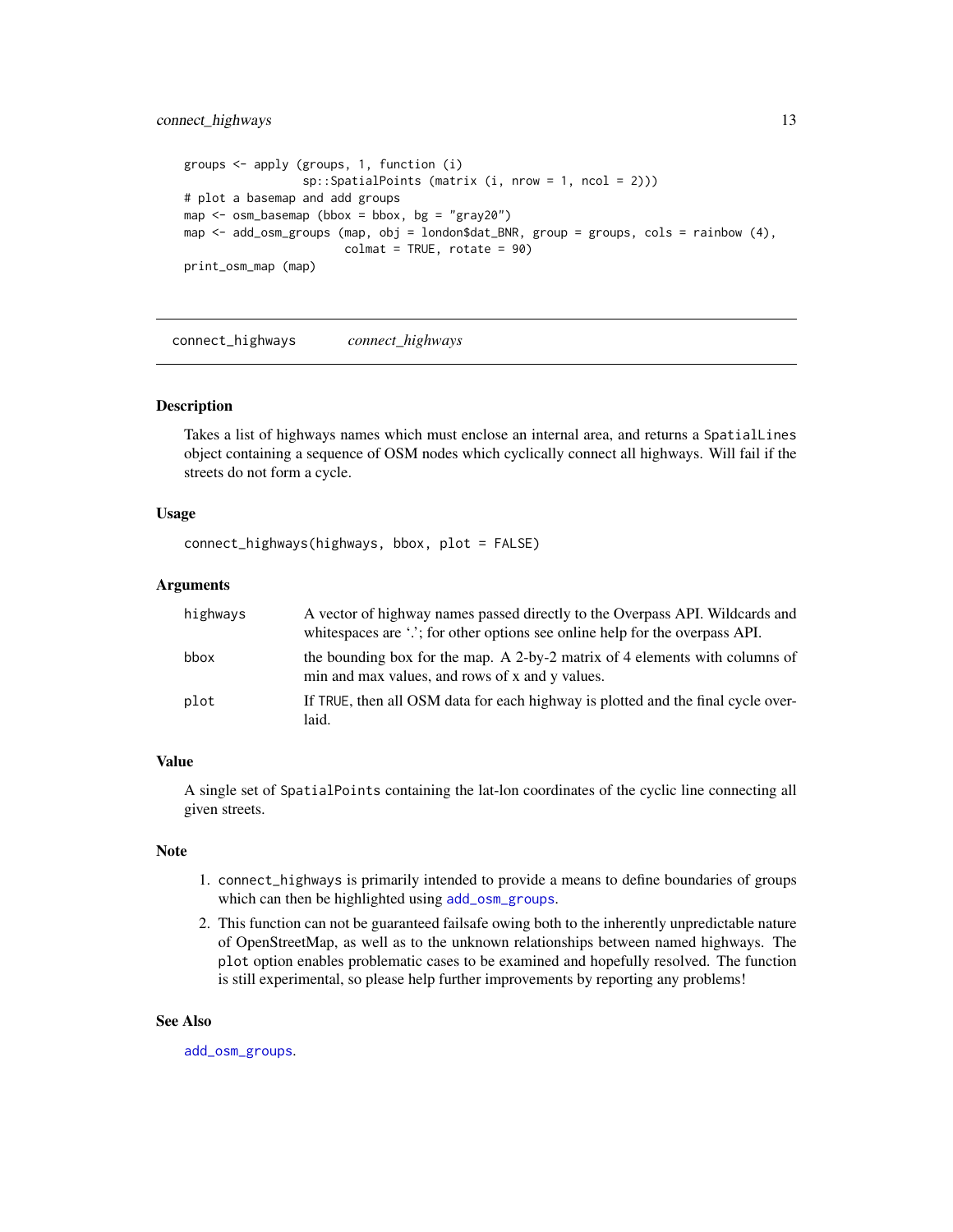#### Examples

```
bbox <- get_bbox (c (-0.13, 51.5, -0.11, 51.52))
## Not run:
highways <- c ('Monmouth.St', 'Short.?s.Gardens', 'Endell.St', 'Long.Acre',
               'Upper.Saint.Martin')
# Note that dots signify "anything", including whitespace and apostrophes, and
# that '?' denotes optional previous character and so here matches both
# "Shorts Gardens" and "Short's Gardens"
highways1 <- connect_highways (highways = highways, bbox = bbox, plot = TRUE)
highways <- c ('Endell.St', 'High.Holborn', 'Drury.Lane', 'Long.Acre')
highways2 <- connect_highways (highways = highways, bbox = bbox, plot = TRUE)
# Use of 'connect_highways' to highlight a region on a map
map \leq osm_basemap (bbox = bbox, bg = 'gray20')
# dat_B <- extract_osm_data (key = 'building', value = '!residential', bbox = bbox)
# Those data are part of 'osmplotr':
dat_BNR <- london$dat_BNR # Non-residential buildings
groups <- list (highways1, highways2)
map <- add_osm_groups (map, obj = dat_BNR, groups = groups,
                      cols = c('red', 'blue'), bg = 'gray40')print_osm_map (map)
## End(Not run)
```
<span id="page-13-1"></span>extract\_osm\_objects *extract\_osm\_objects*

#### **Description**

Downloads OSM XML objects and converts to sp objects (SpatialPointsDataFrame, SpatialLinesDataFrame, or SpatialPolygonsDataFrame).

# Usage

```
extract_osm_objects(bbox, key, value, extra_pairs, return_type, sf = TRUE,
 geom_only = FALSE, verbose = FALSE)
```
#### Arguments

| bbox        | the bounding box within which all key-value objects should be downloaded. A<br>2-by-2 matrix of 4 elements with columns of min and max values, and rows of<br>x and y values.                                               |
|-------------|-----------------------------------------------------------------------------------------------------------------------------------------------------------------------------------------------------------------------------|
| key         | OSM key to search for. Useful keys include building, waterway, natural,<br>grass, park, amenity, shop, boundary, and highway. Others will be passed<br>directly to the overpass API and may not necessarily return results. |
| value       | OSM value to match to key. If NULL, all keys will be returned. Negation is<br>specified by ! value.                                                                                                                         |
| extra_pairs | A list of additional key-value pairs to be passed to the overpass API.                                                                                                                                                      |

<span id="page-13-0"></span>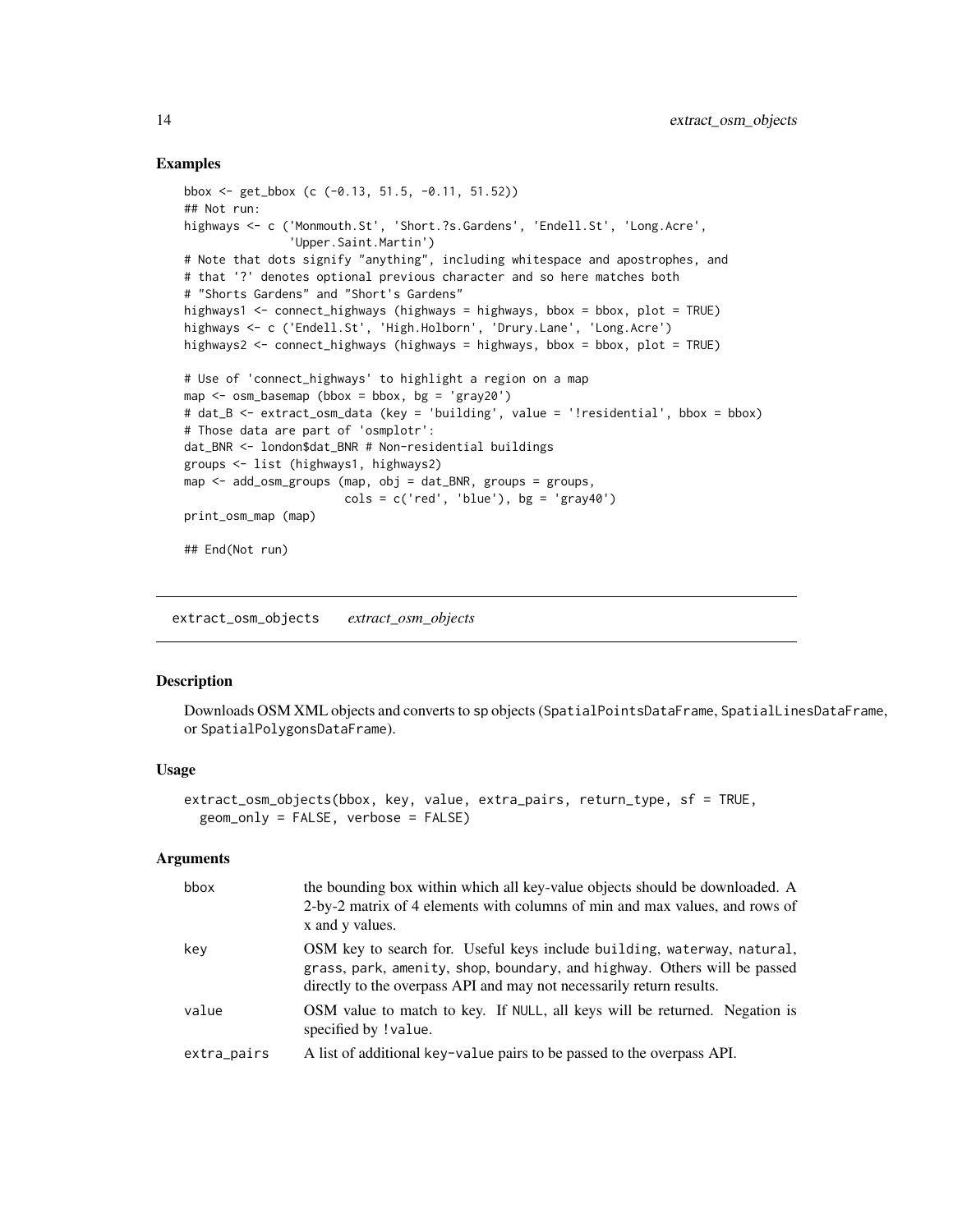#### <span id="page-14-0"></span>get\_bbox 15

| return_type | If specified, force return of spatial (point, line, polygon, multiline, multipolygon)<br>objects. return_type = 'line' will, for example, always return a SpatialLi-<br>nesDataFrame. If not specified, defaults to 'sensible' values (for example, lines<br>for highways, points for trees, polygons for bulidings). |
|-------------|-----------------------------------------------------------------------------------------------------------------------------------------------------------------------------------------------------------------------------------------------------------------------------------------------------------------------|
| sf          | If TRUE, return Simple Features (sf) objects; otherwise Spatial (sp) objects.                                                                                                                                                                                                                                         |
| geom_only   | If TRUE, return only those OSM data describing the geometric object; otherwise<br>return all data describing each object.                                                                                                                                                                                             |
| verbose     | If TRUE, provides notification of progress.                                                                                                                                                                                                                                                                           |

#### Value

Either a SpatialPointsDataFrame, SpatialLinesDataFrame, or SpatialPolygonsDataFrame.

#### See Also

[add\\_osm\\_objects](#page-6-1).

#### Examples

```
## Not run:
bbox <- get_bbox (c(-0.13,51.50,-0.11,51.52))
dat_B <- extract_osm_objects (key = 'building', bbox = bbox)
dat_H <- extract_osm_objects (key = 'highway', bbox = bbox)
dat_BR <- extract_osm_objects (key = 'building', value = 'residential',
                               bbox = bbox)dat_HP <- extract_osm_objects (key = 'highway', value = 'primary', bbox = bbox)
dat_HNP <- extract_osm_objects (key = 'highway', value = '!primary', bbox = bbox)
extra_pairs <- c ('name', 'Royal.Festival.Hall')
dat <- extract_osm_objects (key = 'building', extra_pairs = extra_pairs,
                           bbox = bbox)
```
## End(Not run)

<span id="page-14-1"></span>get\_bbox *get\_bbox*

#### Description

Converts a string of latitudes and longitudes into a square matrix to be passed as a bbox argument (to [extract\\_osm\\_objects](#page-13-1), [osm\\_basemap](#page-18-1), or [make\\_osm\\_map](#page-16-1)).

# Usage

```
get_bbox(latlon)
```
#### Arguments

latlon A vector of (longitude, latitude, longitude, latitude) values.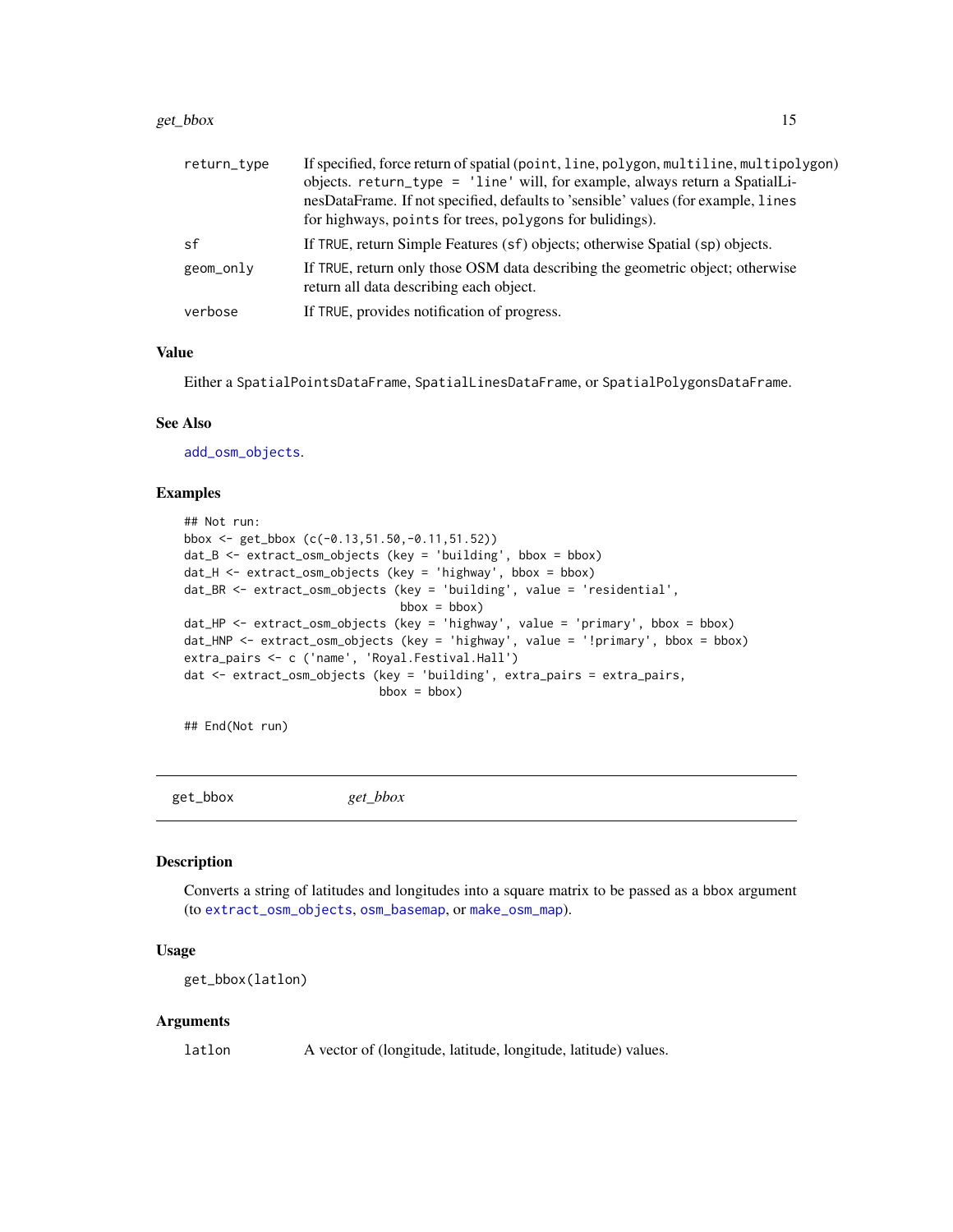# <span id="page-15-0"></span>Value

A 2-by-2 matrix of 4 elements with columns of min and max values, and rows of x and y values.

#### Examples

bbox <- get\_bbox (c (-0.15, 51.5, -0.1, 51.52))

<span id="page-15-1"></span>london *london*

# Description

A list of Simple Features (sf) data.frame objects containing OpenStreetMap polygons, lines, and points for various OpenStreetMap structures in a small part of central London, U.K. (bbox  $= -0.13, 51.51, -0.11, 51.52$ . The list includes:

- 1. dat\_H: 974 non-primary highways as linestrings
- 2. dat\_HP: 159 primary highways as linestrings
- 3. dat\_BNR: 1,716 non-residential buildings as polygons
- 4. dat\_BR: 43 residential buildings as polygons
- 5. dat\_BC: 67 commerical buildings as polygons
- 6. dat\_A: 372 amenities as polygons
- 7. dat\_P: 13 parks as polygons
- 8. dat\_T: 688 trees as points
- 9. dat\_RFH: 1 polygon representing Royal Festival Hall
- 10. dat\_ST: 1 polygon representing 150 Stamford Street

# Format

A list of spatial objects

## Details

The vignette basic-maps details how these data were downloaded. Note that these internal versions have had all descriptive data removed other than their names, geometries, and their OSM identification numbers.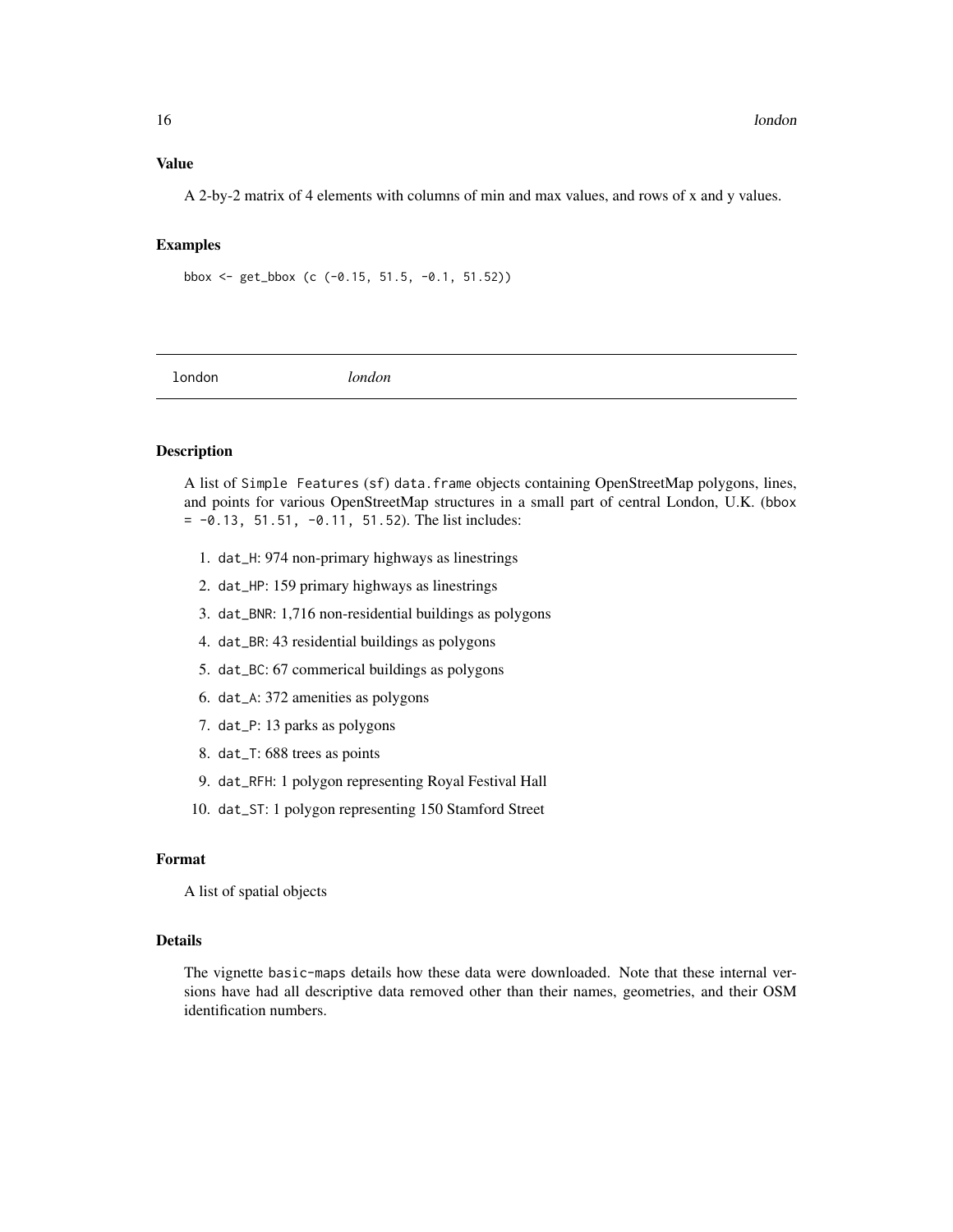<span id="page-16-1"></span><span id="page-16-0"></span>make\_osm\_map *make\_osm\_map*

# Description

Makes an entire OSM map for the given bbox using the submitted data, or by downloading data if none submitted. This is a convenience function enabling an entire map to be produced according to the graphical format specified with the structures argument.

# Usage

```
make_osm_map(bbox, osm_data, structures = osm_structures(),
  dat\_prefix = "dat__")
```
#### Arguments

| bbox       | The bounding box for the map. A 2-by-2 matrix of 4 elements with columns of<br>min and max values, and rows of x and y values. If NULL, bbox is taken from the<br>largest extent of OSM objects in osm_data.                                                             |
|------------|--------------------------------------------------------------------------------------------------------------------------------------------------------------------------------------------------------------------------------------------------------------------------|
| osm data   | A list of OSM objects as returned from extract_osm_objects. These objects<br>may be included in the plot without downloading. These should all be named<br>with the stated dat_prefix and have suffixes as given in structures.                                          |
| structures | A data. frame specifying types of OSM structures as returned from osm_structures,<br>and potentially modified to alter lists of structures to be plotted, and their asso-<br>ciated colours. Objects are overlaid on plot according to the order given in<br>structures. |
| dat_prefix | Prefix for data structures (default dat ). Final data structures are created by<br>appending the suffixes from osm_structures.                                                                                                                                           |

#### Value

List of two components:

- 1. List of OSM structures each as Spatial(Points/Lines/Polygons)DataFrame and appended to osm\_data (which is NULL by default), and
- 2. The map as a ggplot2 object

#### Note

If osm\_data is not given, then data will be downloaded, which can take some time. Progress is dumped to screen.

# See Also

[osm\\_basemap](#page-18-1), [add\\_osm\\_objects](#page-6-1).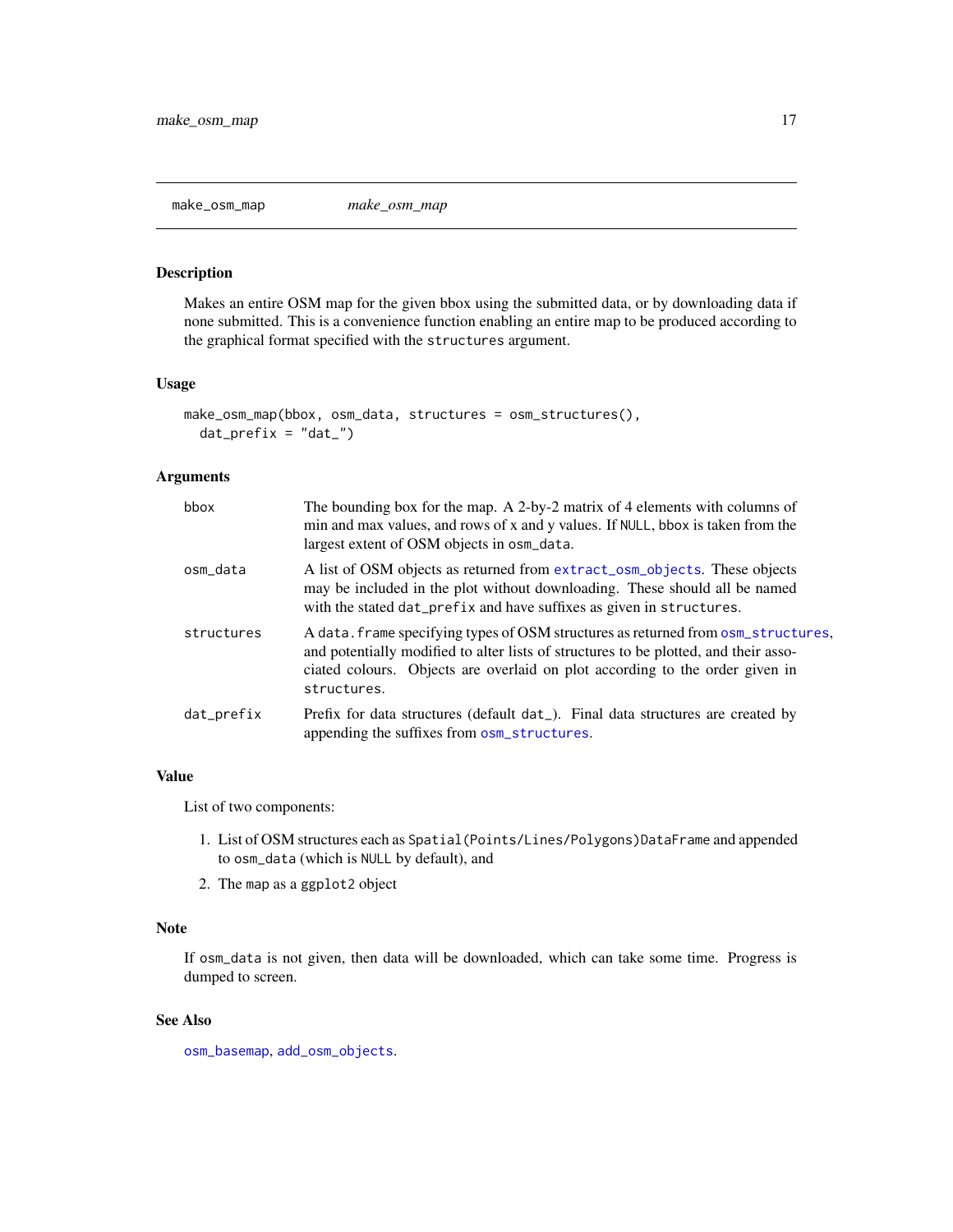### Examples

```
structures <- c ('highway', 'park')
structs <- osm_structures (structures = structures, col_scheme = 'light')
# make_osm_map returns potentially modified list of data using the provided
# 'london' data for highways and parks.
dat <- make_osm_map (osm_data = london, structures = structs)
# or download data automatically using a defined bounding boox
bbox <- get_bbox (c(-0.15,51.5,-0.10,51.52))
## Not run:
dat \leq - make_{osm\_map} (bbox = bbox, structures = structs)
print_osm_map (dat$map)
## End(Not run)
```
osmplotr *osmplotr.*

# **Description**

Produces customisable images of OpenStreetMap (OSM) data and enables data visualisation using OSM objects. Extracts data using the overpass API. Contains the following functions, data, and vignettes.

# Data Functions

- [extract\\_osm\\_objects](#page-13-1): Download arbitrary OSM objects
- [connect\\_highways](#page-12-1): Returns points sequentially connecting list of named highways

#### Basic Plotting Functions (without data)

- [add\\_axes](#page-1-1): Overlay longitudinal and latitudinal axes on plot
- [add\\_osm\\_objects](#page-6-1): Overlay arbitrary OSM objects
- [make\\_osm\\_map](#page-16-1): Automate map production with structures defined in [osm\\_structures](#page-19-1)
- [osm\\_structures](#page-19-1): Define structures and graphics schemes for automating map production
- [osm\\_basemap](#page-18-1): Initiate a ggplot2 object for an OSM map
- [print\\_osm\\_map](#page-20-1): Print a map to specified graphics device

# Advanced Plotting Functions (with data)

- [add\\_osm\\_groups](#page-3-1): Overlay groups of objects using specified colour scheme
- [add\\_osm\\_surface](#page-7-1): Overlay data surface by interpolating given data
- [add\\_colourbar](#page-2-1): Overlay a scaled colourbar for data added with [add\\_osm\\_surface](#page-7-1)

<span id="page-17-0"></span>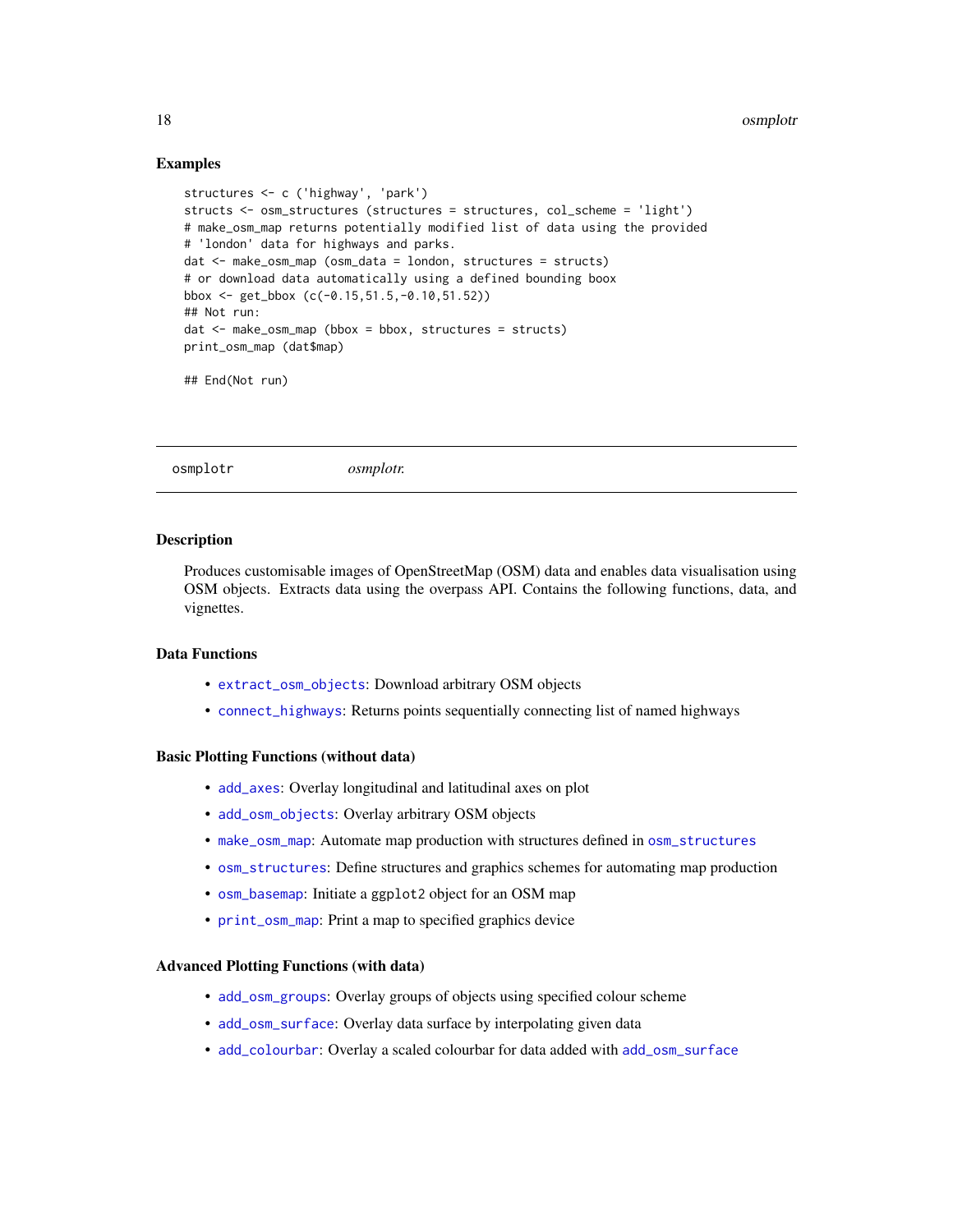# <span id="page-18-0"></span>osm\_basemap 19

# Colour Manipulation Functions

- [adjust\\_colours](#page-10-1): Lighted or darken given colours by specified amount
- [colour\\_mat](#page-11-1): Generate continuous 2D spatial matrix of colours

# Other Functions

• [get\\_bbox](#page-14-1): return bounding box from input vector

# Data

• [london](#page-15-1): OSM Data from a small portion of central London

# Vignettes

- basic-maps: Describes basics of downloading data and making custom maps
- data-maps: Describes how map elements can be coloured according to user-provided data, whether categorical or continuous

<span id="page-18-1"></span>osm\_basemap *osm\_basemap*

#### Description

Generates a base OSM plot ready for polygon, line, and point objects to be overlain with [add\\_osm\\_objects](#page-6-1).

#### Usage

```
osm_basemap(bbox, structures, bg = "gray20")
```
#### Arguments

| bbox       | bounding box (Latitude-longitude range) to be plotted. A 2-by-2 matrix of 4<br>elements with columns of min and max values, and rows of x and y values. |
|------------|---------------------------------------------------------------------------------------------------------------------------------------------------------|
| structures | Data frame returned by $osm_$ _structures used here to specify background colour<br>of plot; if missing, the colour is specified by bg.                 |
| bg         | Background colour of map (default $=$ gray 20) only if structs not given).                                                                              |

# Value

A ggplot2 object containing the base map.

# See Also

[add\\_osm\\_objects](#page-6-1), [make\\_osm\\_map](#page-16-1).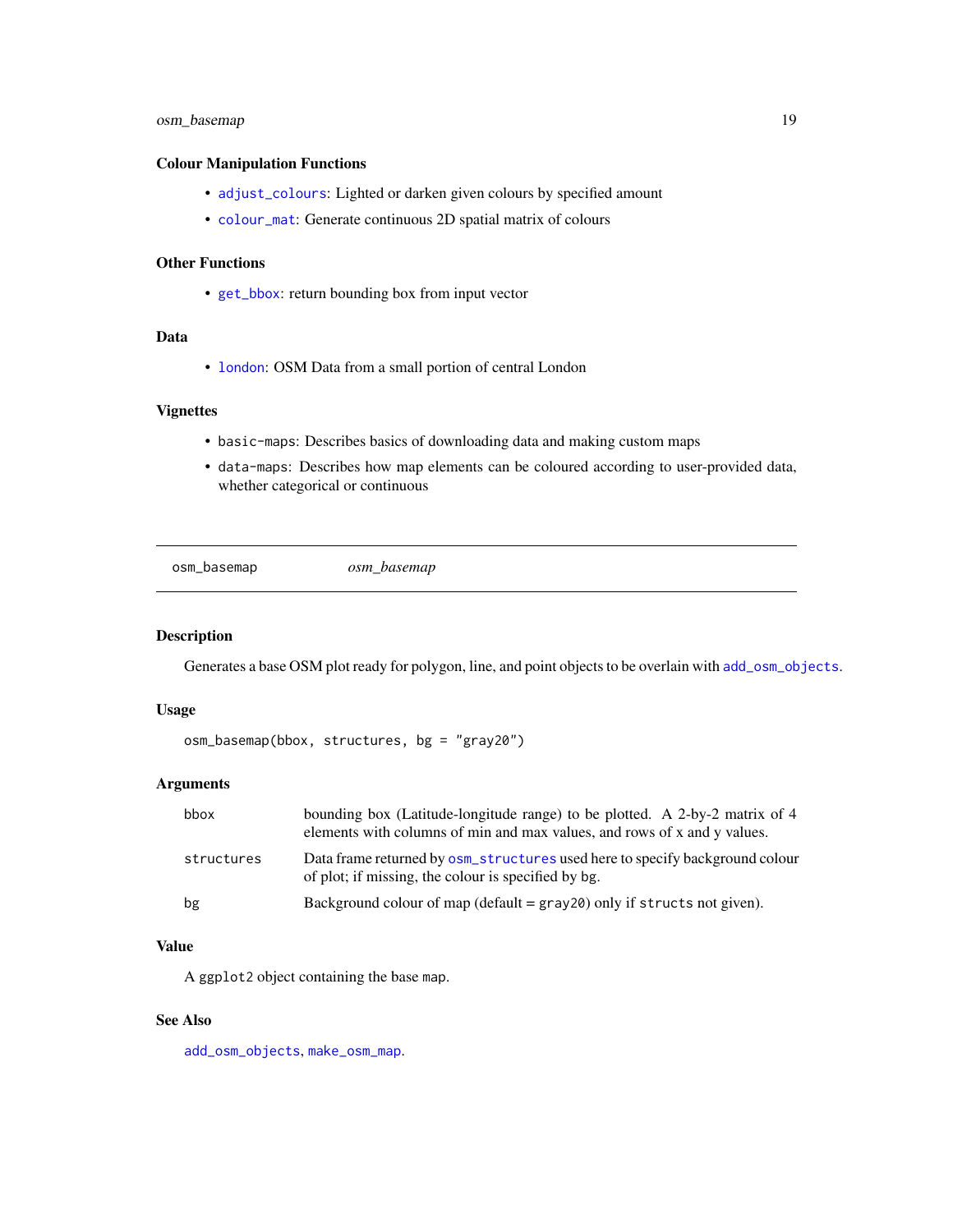# Examples

```
bbox <- get_bbox (c (-0.13, 51.5, -0.11, 51.52))
map \leq osm_basemap (bbox = bbox, bg = 'gray20')
map <- add_osm_objects (map, london$dat_BNR, col = 'gray40')
print_osm_map (map)
```
<span id="page-19-1"></span>osm\_structures *osm\_structures*

# Description

For the given vector of structure types returns a data. frame containing two columns of corresponding OpenStreetMap key-value pairs, one column of unambiguous suffixes to be appended to the objects returned by [extract\\_osm\\_objects](#page-13-1), and one column specifying colours. This data.frame may be subsequently modified as desired, and ultimately passed to [make\\_osm\\_map](#page-16-1) to automate map production.

#### Usage

```
osm_structures(structures = c("building", "amenity", "waterway", "grass",
  "natural", "park", "highway", "boundary", "tree"), col_scheme = "dark")
```
#### Arguments

| structures | The vector of types of structures (defaults listed in extract_osm_objects). |
|------------|-----------------------------------------------------------------------------|
| col_scheme | Colour scheme for the plot (current options include dark and light).        |

#### Value

data.frame of structures, key-value pairs, corresponding prefixes, and colours.

#### See Also

[make\\_osm\\_map](#page-16-1).

```
# Default structures:
osm_structures ()
# user-defined structures:
structures <- c ('highway', 'park', 'grass')
structs <- osm_structures (structures = structures, col_scheme = 'light')
# make_osm_map returns potentially modified list of data
dat <- make_osm_map (osm_data = london, structures = structs)
# map contains updated $osm_data and actual map in $map
print_osm_map (dat$map)
```
<span id="page-19-0"></span>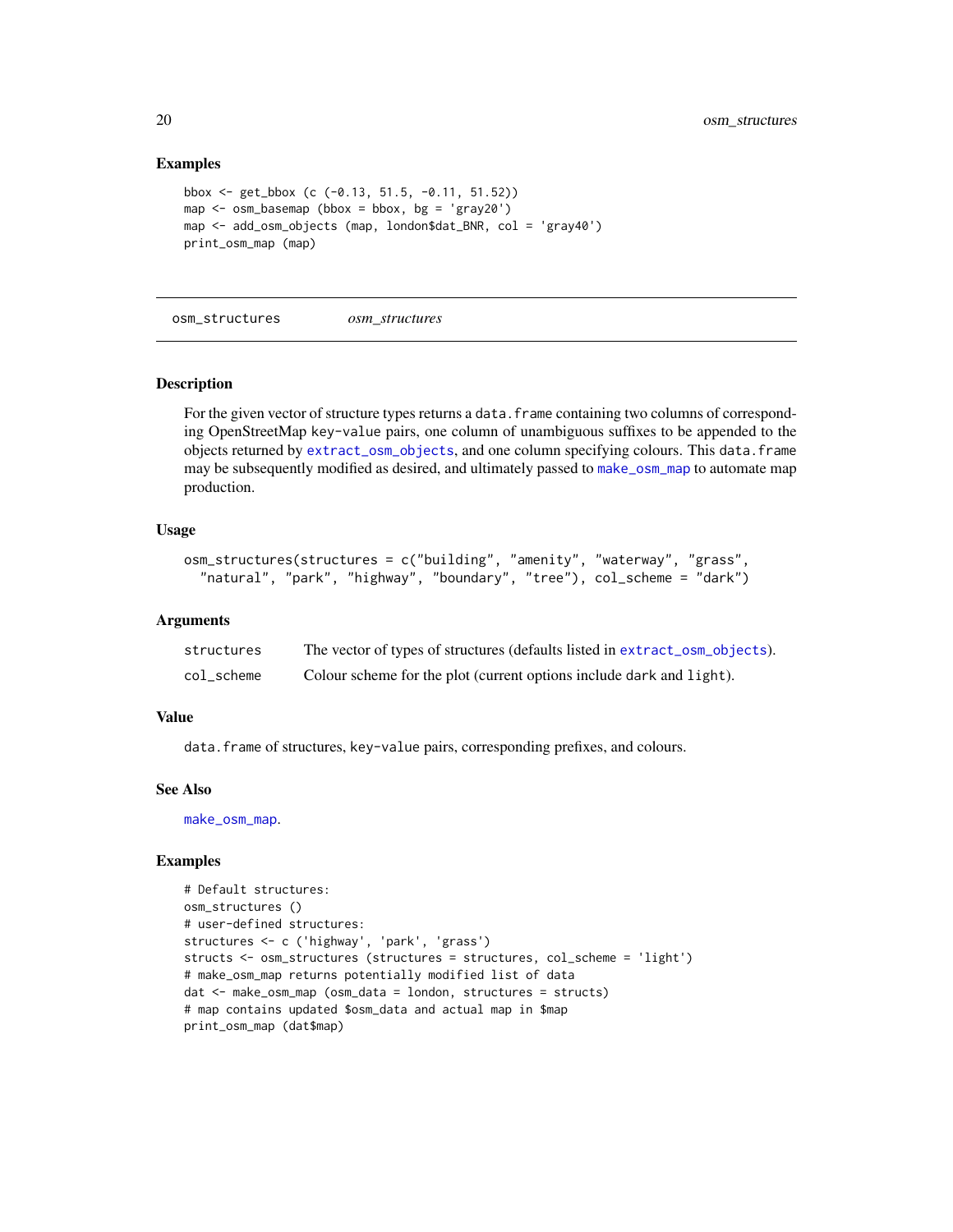<span id="page-20-1"></span><span id="page-20-0"></span>print\_osm\_map *print\_osm\_map*

# Description

Prints an OSM map produced with osmplotr to a specified graphics device.

# Usage

```
print_osm_map(map, width, height, filename, device, units = c("in", "cm",
  "mm", "px"), dpi = 300)
```
# Arguments

| map      | The map to be printed; a ggplot2 object produced by osmplotr.                                |
|----------|----------------------------------------------------------------------------------------------|
| width    | Desired width of graphics device.                                                            |
| height   | Desired height of graphics device. Ignored if width specified.                               |
| filename | Name of file to which map is to be printed.                                                  |
| device   | Type of graphics device (extracted from filename extension if not explicitly pro-<br>vided). |
| units    | Units for height and width of graphics device.                                               |
| dpi      | Resolution of graphics device (dots-per-inch).                                               |

#### See Also

[osm\\_basemap](#page-18-1), [add\\_osm\\_objects](#page-6-1), [make\\_osm\\_map](#page-16-1).

# Examples

```
bbox <- get_bbox (c (-0.13, 51.5, -0.11, 51.52))
map \leq osm_basemap (bbox = bbox, bg = 'gray20')
map <- add_osm_objects (map, london$dat_BNR, col = 'gray40')
print_osm_map (map, width = 7) # prints to screen device
## Not run:
print_osm_map (map, file = 'map.png', width = 500, units = 'px')
```
## End(Not run)